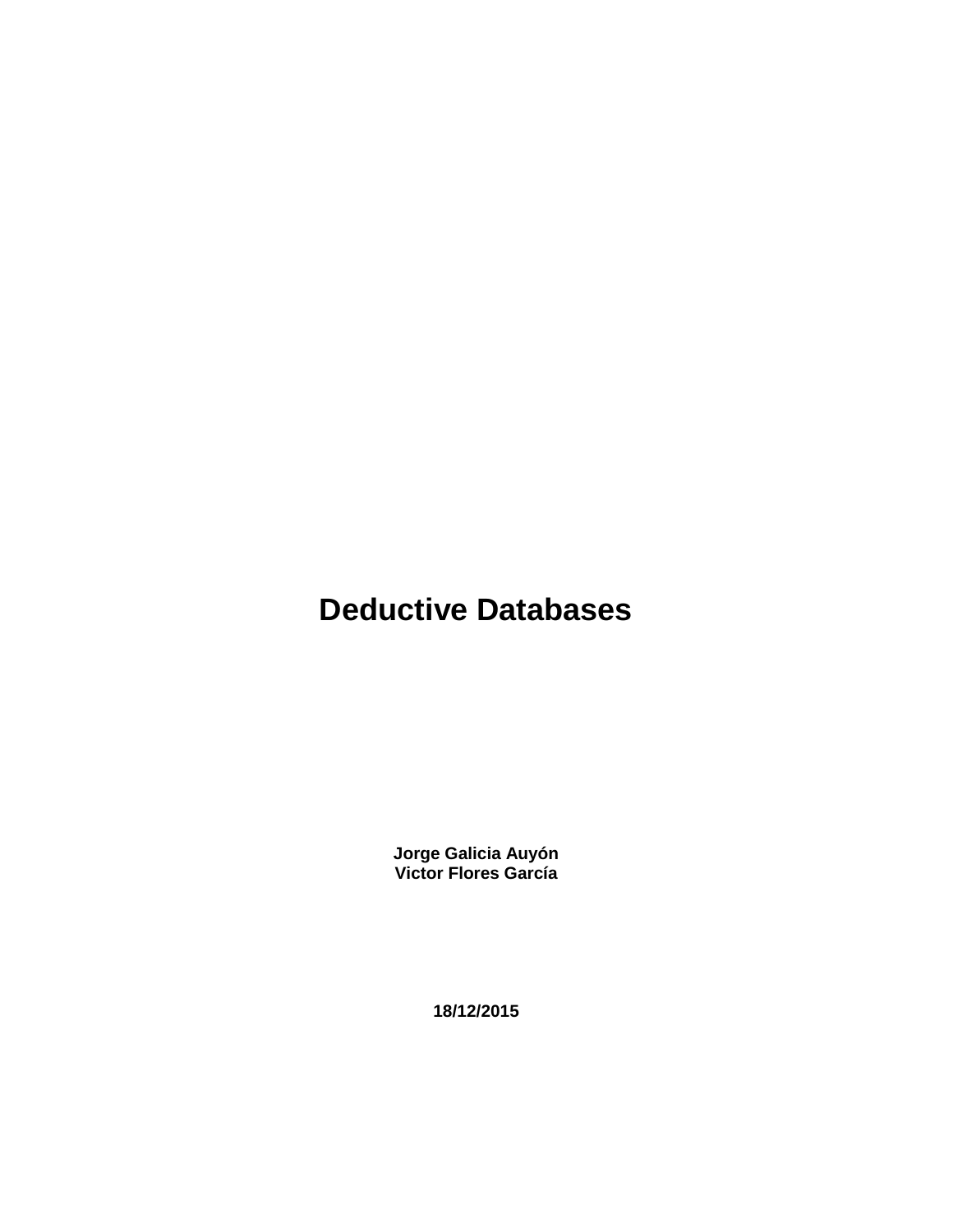# **Index**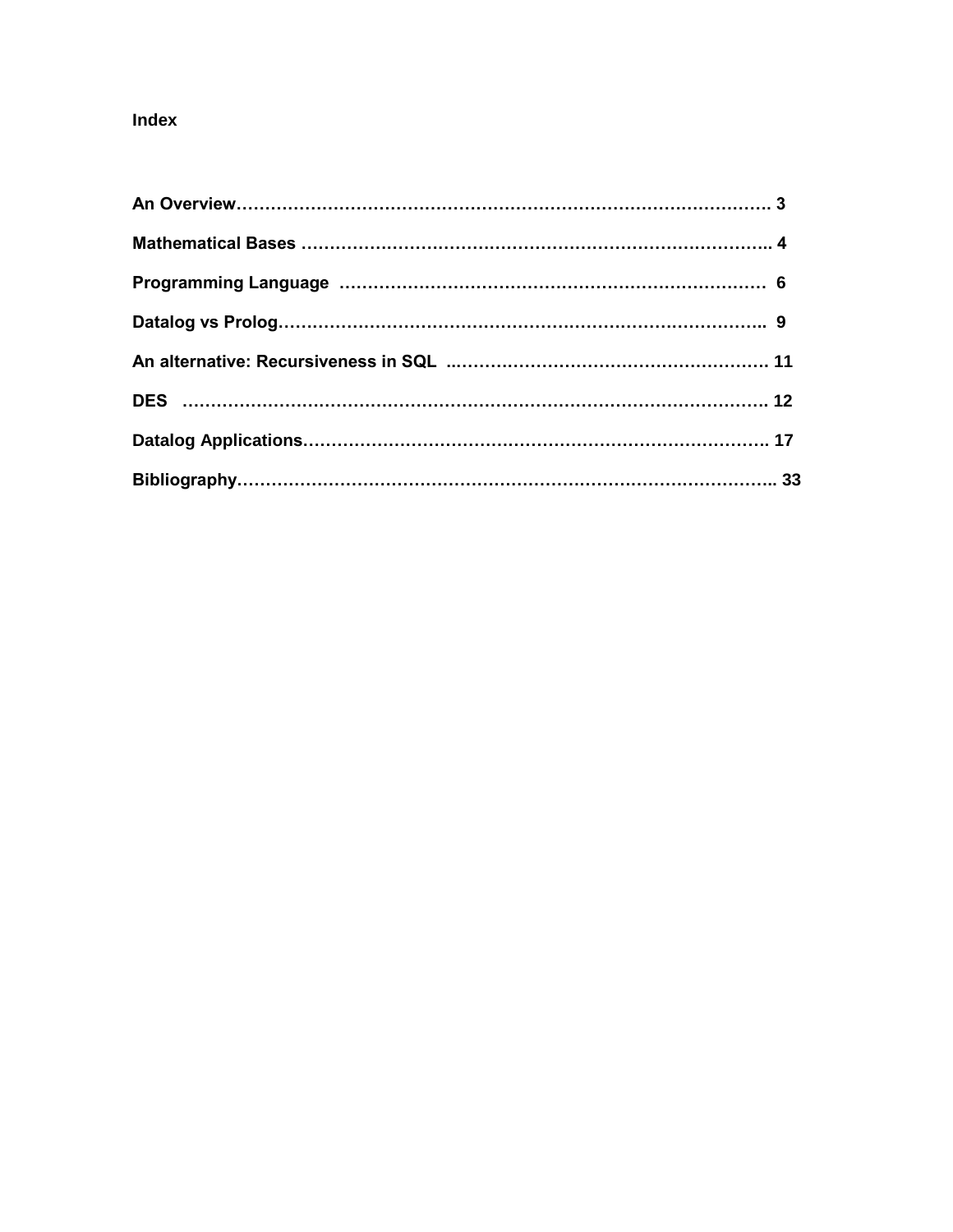#### **An Overview**

Deductive databases where born as an outgrowth of the field of logic programming in which mathematical logic is used to perform sophisticated inferences and draw appropriate conclusions while handling large amounts of data.

During the 1970's, based on the procedural interpretation of Horn clauses, and the need to develop a specialized theorem prover, the declarative language PROLOG (Programming in Logic) was developed in the university of Marseilles. By mid 1970's a compiler that could help translate Prolog clauses into instructions of abstract machine was developed and served as the basis for "question-answering systems".

Using logic programming as a query language would eventually result in the integration to a database management system. The resulting systems combined a declarative style for formulating queries and constraints.

In a traditional DBMS, an explicit procedural program code must be written to support declarative rules. However, since rules may change over the years, it is more convenient to change the declared deduction rules than record procedural programs. In this way, deductive databases not only store explicit information in the same way a relational database, but also stores rules, which enable inferences to be made based on the original stored data.

The term deductive database highlights the ability to use a logic programming style for expressing deductions concerning the contents of a database.

#### **When is it recommended to use Deductive Databases?**

Deductive databases provide additional expressive power to relational databases when it comes to recursive queries.

When you try to answer questions such as "Given a bill of materials with a certain unitary cost, what is the total cost to build a BMW motorcyle at today's prices?" , or, "Given that you can get from airport A to B and from B to C, can you book a plane from A to C?" the only option is by adding recursion. Recursive queries are useful to build hierarchy trees. Usually this involves joining a set with itself a defined number of times. Each recursive call is another separate call that will have to be joined into the total results.

Overall, deductive databases can range in a wide variety of applications: In decision support for example, given a finite number of resources and an estimated future state, one can make inferences and take better informed decisions about future plans.

In the mining industry, large amounts of data may be collected through samples which then can be analyzed to see if there is large enough probability of finding a desired mineral on a specific region.

In biology, deductive databases have been used for protein structure analysis. By restraining user defined levels of similarities between three dimensional and topological structures, the system can use a function to automatically search for similar structures.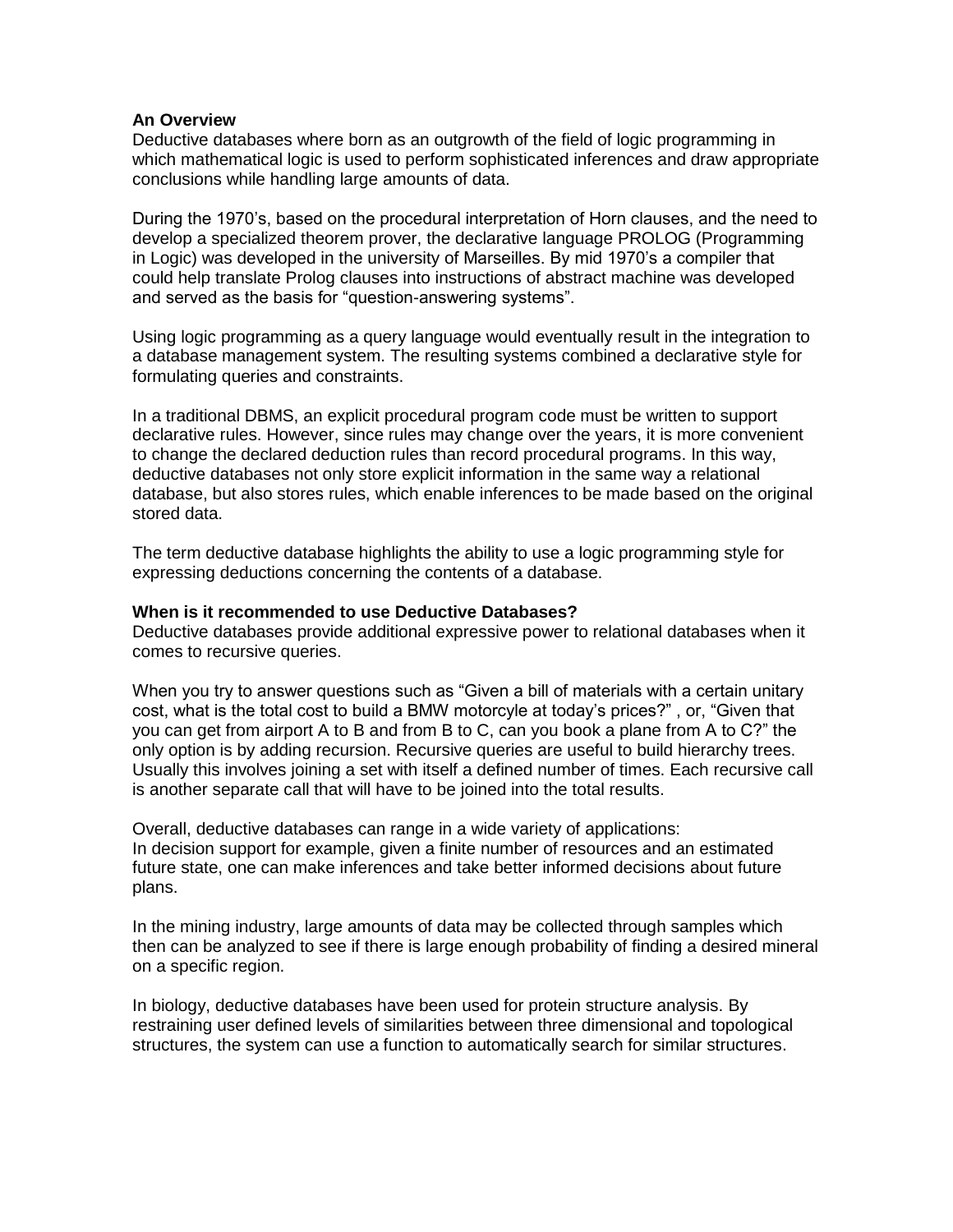#### **Mathematical Basis**

Deductive database technology stands at the intersection of database, logic programming and artificial intelligence systems technologies. Their common denominator (regardless of the language being used) is *logic*. In order to understand how deductive databases work, some mathematical background is needed:

#### Propositional calculus

The propositional calculus is concerned with logical propositions which can have only true or false value. Prepositions (elementary statement of propositional calculus) are combined into complex statements using connectives and, or, not and implication. It is important to mention one inference rule called modus ponens, which says that if we know the proposition p, and p implies the proposition q, then we can conclude that we know q. This is:

> $p \rightarrow q$  $p$  $\therefore q$

The database in these systems consists of the truth values assigned to the various elementary prepositions known to the system.

## First-order predicate calculus

The essential idea is that each proposition can be defined as a predication. Predication consists of a list of predicates. For instance Predicate( $\arg_1$ ,  $\arg_2$ ,  $\arg_3$ ... $\arg_0$ ) (P must be with capital letter and the arguments with a small letter). For example:

The train 110 goes to Brussels, can be transformed as:

Go(110, brussels) In this case the predicate has 2 arguments.

A simple predicate is one that assigns some property to the argument:

Train 110 is a TGV. TGV(110)

More complex predicates represent relations between 2 arguments.

Send(jane, paul, letter) which can be read as Jane sends Paul a letter

Note that the order in the argument structure is important.

Mother(lucie, diana) represents Lucie is the mother of Diana. Mother (diana, lucie) represents Diana is the mother of Lucie.

In both first order logic and regular propositional calculus, propositions are analogous to the tuples in a relational database system. Each proposition is grouped into predicates; these predicates are the relations in the Relational Database Systems. First order predicate calculus is a propositional system with the addition of variables and quantifiers. Two special symbols called quantifiers can appear in formulas, these are **universal quantifier ( )** and **existential quantifier ( ).**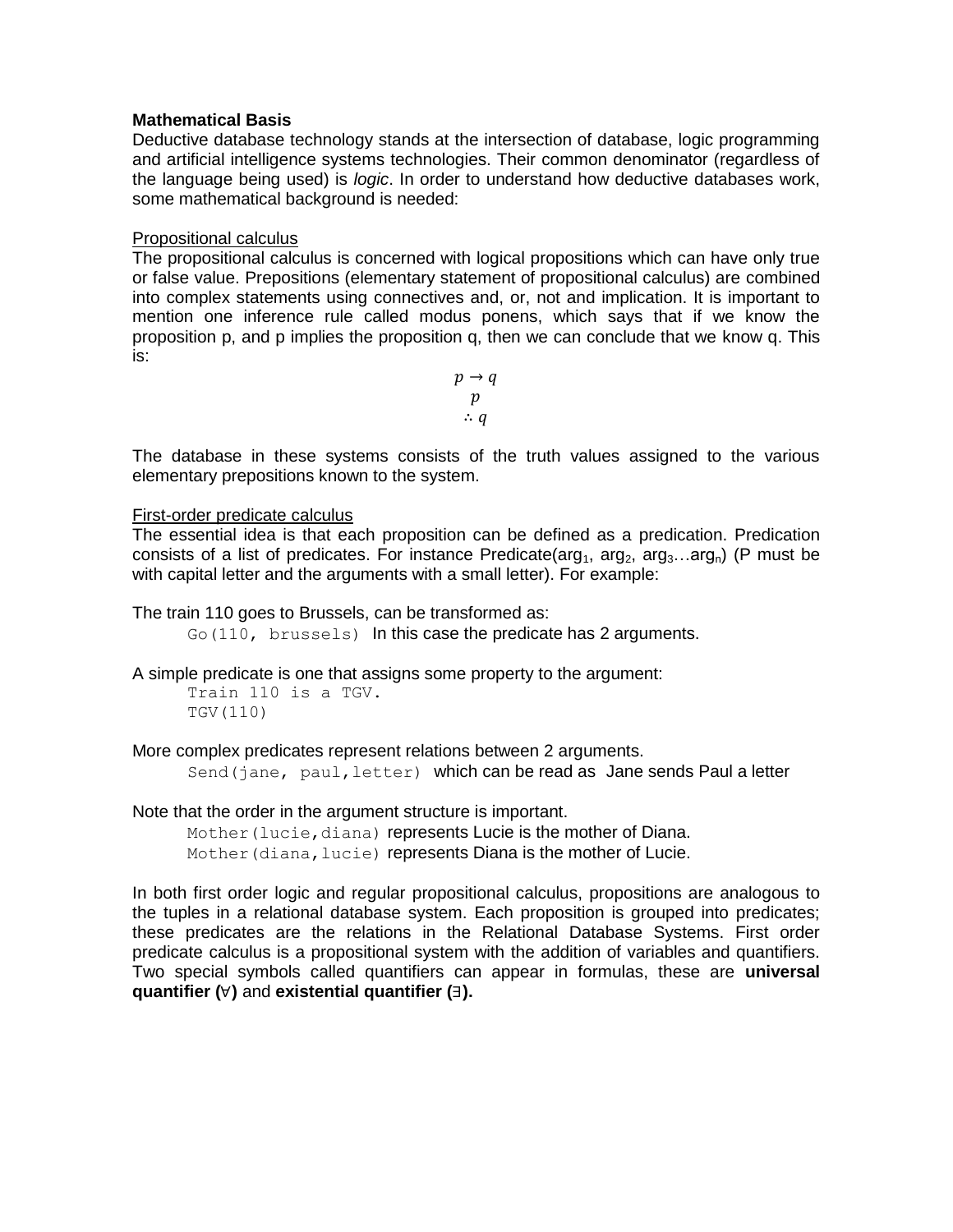Considering the following example of a bus company that registers the cities to which each bus travel.

| <b>Propositions</b>                    | Predicate               |  |
|----------------------------------------|-------------------------|--|
| All buses from Paris go to Brussels.   | Go (X, paris, brussels) |  |
| Some buses from Paris go to Brussels.  | Go (X, paris, brussels) |  |
| Buses don't go from Paris to Brussels. | Go (X, paris, brussels) |  |

In all three cases the predications represent identical relations between entities but this doesn't reflect the different meanings. The mechanism that allows the formalization of relations between sets and not between simple entities is the use of quantifiers. Both quantifiers return a TRUE or FALSE value according to the following rules:

If F is a formula, then the formula  $(\exists t)(F)$ , where t is a tuple variable. The formula is TRUE if the formula F evaluates to TRUE for *some* (at least one) tuple assigned to free occurences of t in F.

If F is a formula, then the formula  $(\forall t)(F)$ , where t is a variable tuple. The formula is TRUE if the formula F evaluates TRUE for every tuple in the universe. Otherwise FALSE is returned.

## Transforming the Universal and Existential Quantifiers

We now introduce some transformations from mathematical logic that relate the universal and existential quantifiers. This is essential since for many RDBMS the universal quantifier is still not implemented. In general this transformations follow this principle: transform one type of quantifier into the other with negation; AND and OR replace one another; a negated formula becomes unnegated. Consider the following list of special transformations:

 $(\forall x)(P(x)) \equiv NOT(\exists x)(NOT(P(x)))$  $(\exists x)(P(x)) \equiv NOT(\forall x)(NOT(P(x)))$  $(\exists x)(P(x) \text{ AND } Q(x)) \equiv \text{NOT } (\forall x)(\text{NOT } (P(x)) \text{ OR NOT}(Q(x)))$  $(\exists x)(P(x) \textbf{ OR } Q(x)) \equiv \textbf{NOT} (\forall x)(\textbf{NOT} (P(x)) \textbf{ AND NOT} (Q(x)))$  $(\forall x)(P(x) \text{ AND } Q(x)) \equiv \text{NOT } (\exists x)(\text{NOT } (P(x)) \text{ OR NOT}(Q(x)))$  $(\forall x)(P(x) \textbf{ OR } Q(x)) \equiv \textbf{NOT} (\exists x)(\textbf{NOT} (P(x)) \textbf{ AND NOT} (Q(x)))$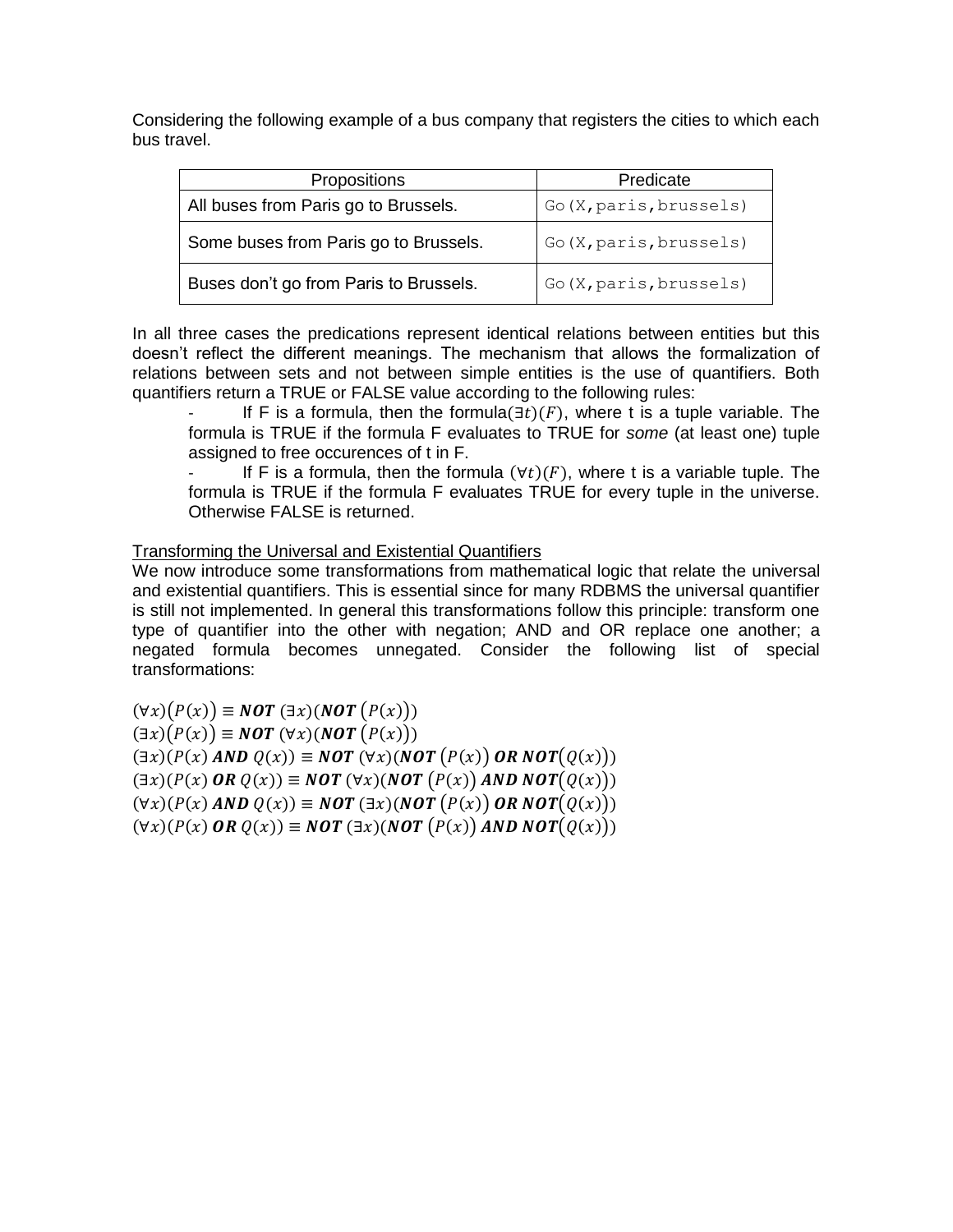#### **Programming Language for Deductive Databases**

The language used to specify rules in a deductive database system is called declarative language. A declarative language is characterized to specify what to achieve rather than how to achieve it. They are completely different from imperative languages because in this kind of languages you will tell the machine how to do something and as a result you will get what you wrote was supposed to happen. In a declarative language you will tell the machine what you want to compute and you let her figure out how to compute the result.

For many years, Prolog was by far the most popular logic programming language.

The notation used is based on providing predicates with unique names:

As it was described before, a predicate has an implicit meaning which is suggested by the predicate name and a fixed number of arguments. The arguments can be variables or constant values. If the arguments are constant values the predicate states that a fact is true. When it has constants and variables, the predicate is considered as a query or as part of a rule. All predicate names and variables start with an upper case letter. The constant values of character type must be identified with a lowercase letter.



Consider a database that contains all assembling parts to produce one chair.

```
Facts: ASSEMBLY(component1, component2, qty)
```

```
ASSEMBLY(chair, leg assembly, 1)
ASSEMBLY(chair, back assembly, 1)
ASSEMBLY(chair, seat,1)
ASSEMBLY(leg_assembly,leg,2)
ASSEMBLY(leg_assembly,crossbar,1)
```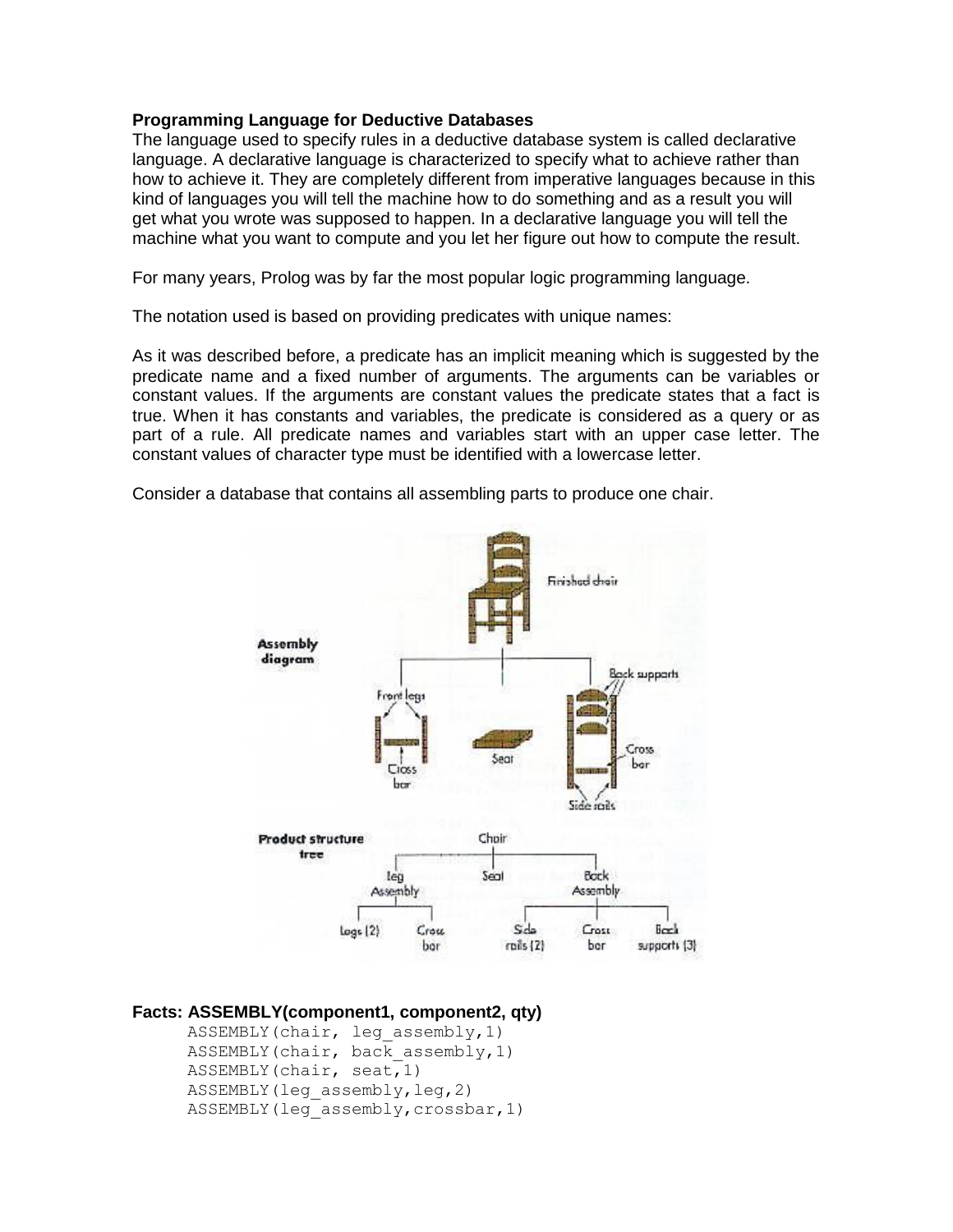```
ASSEMBLY(back assembly, side rails, 2)
ASSEMBLY(back assembly, cross bar, 1)
ASSEMBLY(back assembly, back support, 3)
```
#### **Rules**

```
COMPONENT(X, Y) :- ASSEMBLY(X, Y, Qty)COMPONENT(X, Y) :- ASSEMBLY(X, Z, Qty), COMPONENT(Z, Y, Qty)SUBPART(X, Y) :- ASSEMBLY(Y, X)
```
#### **Queries**

 COMPONENT(back\_assembly,Y)? COMPONENT(back\_assembly,leg)?

There are three predicate names, *assembly, component and subpart*.

#### Facts

The ASSEMBLY predicate is defined via a set of facts, each of which has three arguments: a part name, followed by the direct subpart in which the component is subdivided. The quantity expresses the number of subparts needed to produce the part. These facts correspond to the actual data that is stored in the database, and they can be considered as a set of tuples in a relation ASSEMBLY with three attributes whose schema is:

ASSEMBLY(Part, Subpart, Qty).

Thus, ASSEMBLY(X,Y,Z) states the fact that part X is assembled with Z subparts of Y. Notice the omission of the attribute names in the Prolog notation. The names are only represented by the position of each argument in the predicate.

#### Rules

The other two predicates are defined by rules. The ability to specify recursive rules is one of the most important contributions of this notation. A rule is of the form head :- body, where :- is read as if and only if. A rule has a single predicate in the left of the :- symbol called the head. In the right side you can have one or more predicates called the body or premise of the rule. When a predicate contains only constants, it is called to be ground.

A rule specifies that if a particular assignment of constant values to the variables in the body makes all the predicates true, it also makes the head true by using the same assignment of constant values to variables. A rule provides us with a way of generating new facts that are instantiations of the head of the rule. These new facts are based on facts that already exist, corresponding to instantiations of predicates on the body rule. It's important to remark that a comma in the body implicitly apply the AND operator to these predicates.

#### Recursive rules

Consider the definition of COMPONENT rule, whose first argument is a part name and whose second argument is either a direct or an indirect subpart of the part. By indirect subpart we mean the subpart of a subpart down to any number of levels. Thus, COMPONENT $(X, Y)$  stands for the fact that X is a superior of Y through direct or indirect supervision.

The predicate component is defined using two rules. The first rule stands all the direct subparts for X component. The second recursive rule states that if  $A(X,Z)$  and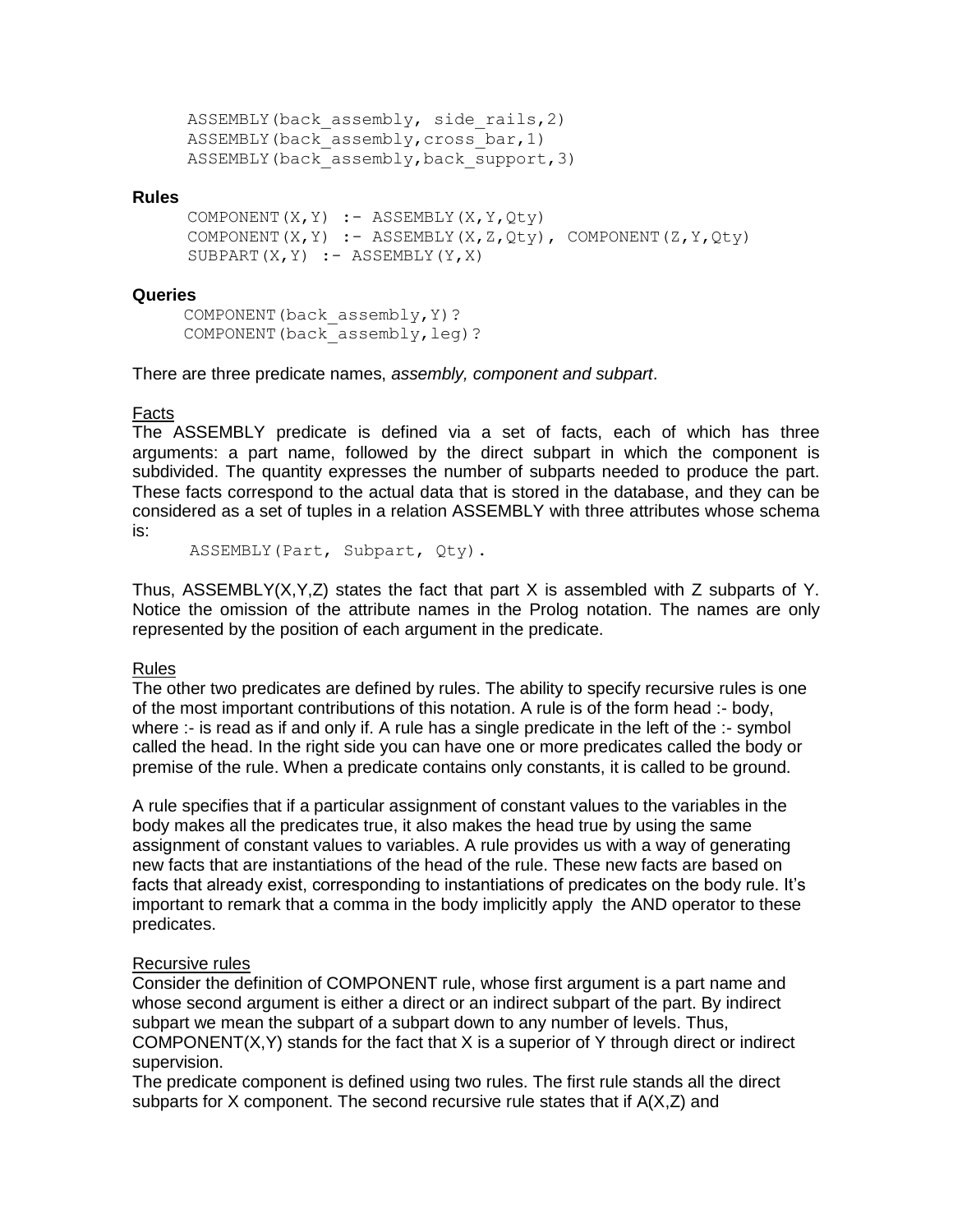COMPONENT(Z,Y) are both true, then the rule body predicates in the body side is the same rule as the head. In general, the rule body defines a number of premeiss such that if they are all true, we can deduce a conclusion that is also true. If there exists two or more rules with the same head, it is equivalent to the use of OR logical operator.

## Built-in predicates

Prolog system contains a number of built-in predicates that the system can interpret directly. These typically include the equality comparison, less or equal to, more or equal to  $(=, \leq, \leq, >, \leq).$  This comparison operators can be treated as binary predicates.

## **Query**

A query involves a predicate symbol with some variable arguments, and its answer is to deduce all the different constant combinations that, when bound ro the variables, can make the predicate true. For example, in first query

```
COMPONENT(back_assembly,Y)?
```
We are interested in all the subparts that form the back\_assembly part. When a query has only constant symbols as arguments it returns either true or false.

Prolog was at first expected to be used as a database language, but some of its features were not suited to database applications [Particularly, Prolog can be quite sensitive to the order of statements. For instance, in Prolog, the rule "If A and B are true, then C is true" might not be the same as the logically equivalent "If B and A are true, then C is true"] and this motivated the definition of an alternative database and logic programming language, known as **Datalog**.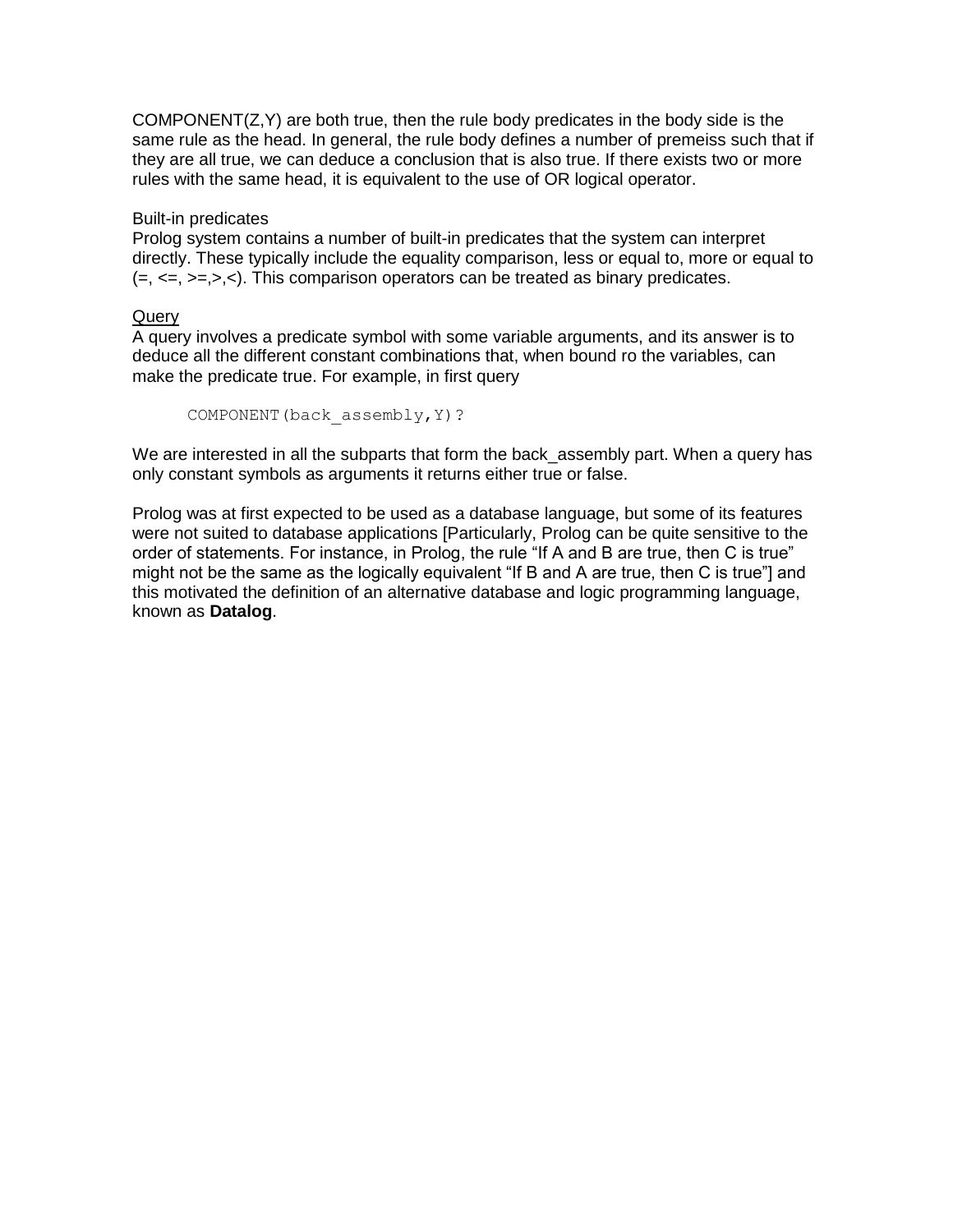## **Datalog vs Prolog**

Syntactically, Datalog is very similar to Prolog. The evolution from Prolog to Datalog assumes going from a record-oriented language (solved one answer at a time) to a setoriented language (solved by computing its meaning once). This transformation was parallel to the evolution of database systems from the hierarchical and network data models to the relational data model.

Datalog is a significant extensión of relational algebra and calculus. Datalog is equivalent to relational algebra but with an additional fixpoint operator.

In prolog, the programmer is responsible for the efficiency of the queries since he can decide to order the rules in an optimal way, in Datalog this is not possible, because the user might query any predicate and it is therefore the responsibility of the system to determine a good execution order.

Additionally, In contrast to Prolog:

- In a Datalog program the order of statements literals does not matter and can be stated in any order.
- Datalog queries on finite sets are guaranteed to terminate, in Prolog, however, recursion can lead to non-termination
- Datalog doesn't allow function symbols in arguments, for example, p (1, 2) is admissible but p (f (1), 2) is not
- imposes certain stratification restrictions on the use of negation and recursion,
- requires that every variable that appears in the head of a clause also appears in a nonarithmetic positive (i.e. not negated) literal in the body of the clause,
- requires that every variable appearing in a negative literal in the body of a clause also appears in some positive literal in the body of the clause

Generally, algorithms in deductive databases are divided in 2: bottom-up and top-down (also known as backward chaining). Bottom-up algorithms generate logical consequences of the database until all answers to the goal are found. On the other hand, Top-down algorithms start with the goal and reduce it to subgoals.

Particularly for Prolog, bottom-up method is less efficient than top-down method because many facts that have nothing in common with the original problem are derived, therefore, Prolog uses top-down evaluation as a standard method of computation.

In terms of efficiency, when comparing a typical Prolog top-down execution with the Datalog bottom-up execution, generally, the bottom-up evaluation reduces overall costs in terms of the number of I/O operations since bottom-ups perform on a set-oriented computation in contrast to tuple oriented computation applied in top-down methods. Additionally, bottom-up methods are able to avoid infinite loops by detecting possibly cyclic subgoals and therefore termination is guaranteed.

The main disadvantage of bottom-up algorithms is that bottom-up algorithms are not goaloriented. Thus, in certain situations it computes the entire deductive closure of a program in order to answer a particular question, therefore the search can involve a lot of irrelevant computation.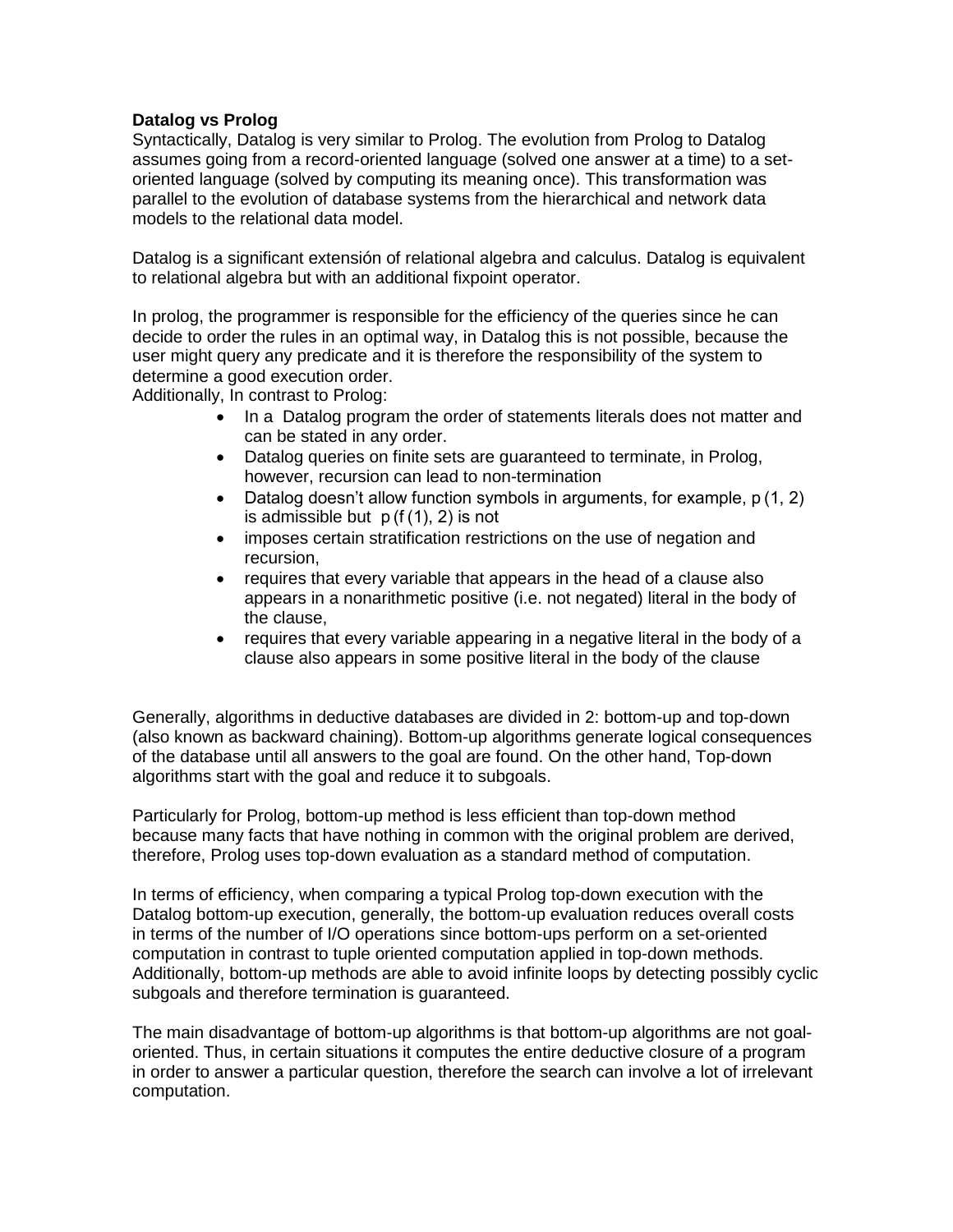# **Datalog Particularities**

Safety

In Datalog, two things are needed from a rule in order to avoid infinite results:

- Every variable in the head of the rule must also be present in a non-arithmetic positive literal in the body
- Every variable in a negative literal of the body must also be in some positive literal in the body

# **Negation**

Using negation when dealing with recursive queries, semantics can be unclear. For example:

 $T(b)$ .  $G(x)$  :-  $T(x)$ , not  $S(x)$ .  $S(x) := T(x)$ , not  $G(x)$ .

What happens when querying on G(b) or S(b)?

The poblem is that there could be two minimal fixpoints for this program: If rule 1 is applied first then R(b) will be in G(b) but if Rule 2 is applied first, it will be in S(b).

T depends on S if some rule with T in the head contains S or (recursively) some predicate that depends on S, in the body.

Therefore a stratification rule is needed: If T depends on not S, then S cannot depend on T (or not T).

If a program is stratified, the tables in the program can be partitioned into strata: ƒ

Stratum 0: All database tables.

Stratum I: Tables defined in terms of tables in Stratum I and lower strata.

ƒ

If T depends on not S, S is in lower stratum than T

Semantics of a stratified program, therefore is given as:

First, compute the least fixpoint of all tables in Stratum 1. (Since stratum 0 tables are already fixed.)

Then, compute the least fixpoint of tables in Stratum 2; then the least fixpoint of tables in Stratum 3, and so on, stratum-by-stratum

Several extensions have been made to Datalog: to support aggregate functions, to allow object-oriented programming, or to allow disjunctions (or) as heads of clauses. These extensions have significant impacts on the definition of Datalog's semantics and on the implementation of a corresponding Datalog interpreter.

While any conjunctive query can be written as a datalog rule, not every datalog program can be written as a conjunctive query. In fact, only single rules over extensional predicate symbols can be easily rewritten as an equivalent conjunctive query. The problem of deciding whether for a given datalog program there is an equivalent nonrecursive program (corresponding to a positive relational algebra query, or, equivalently, a formula of positive existential first-order logic, or, as a special case, a conjunctive query) is known as the datalog boundedness problem and is undecidable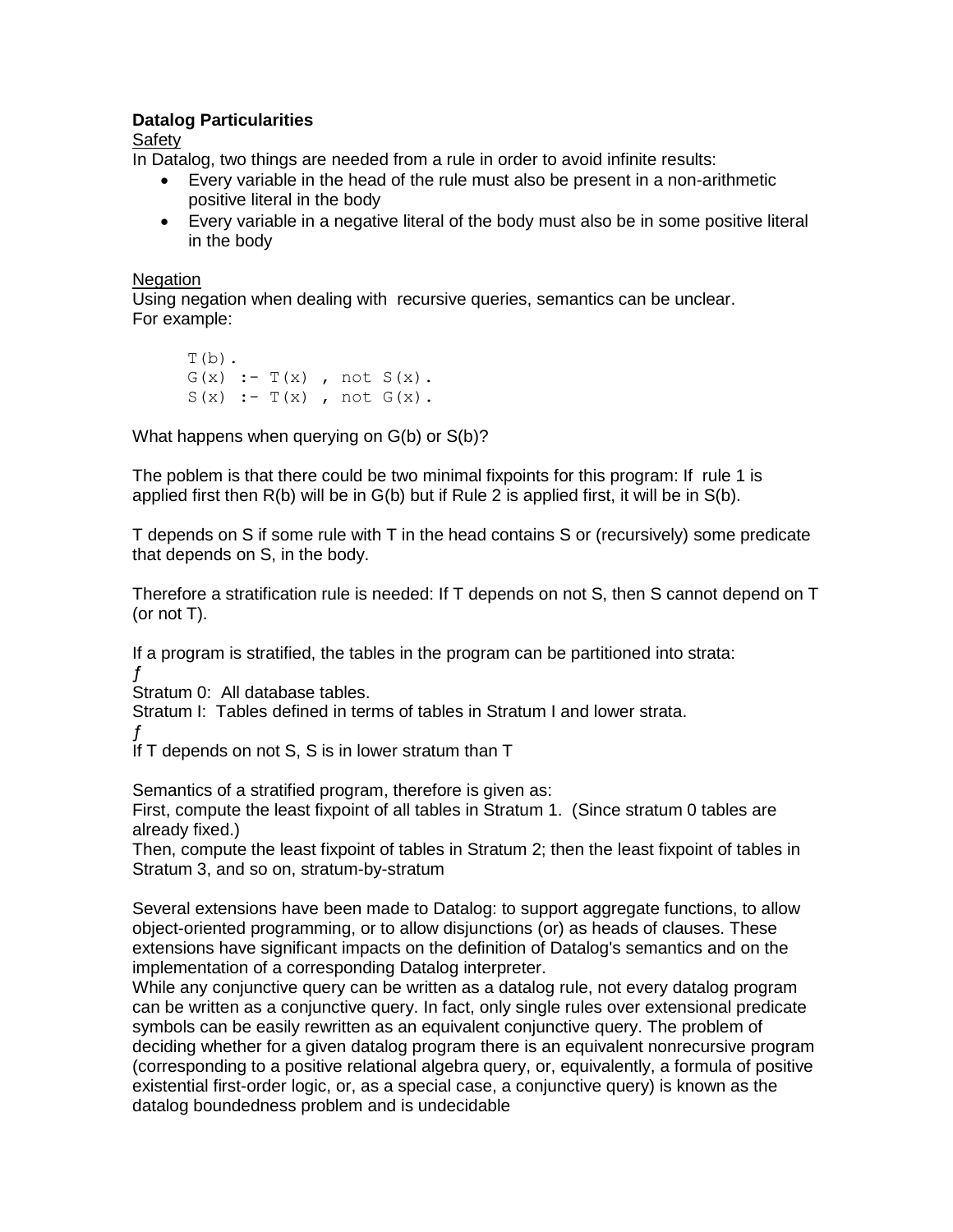## **An Alternative: Recursiveness in SQL**

Previous versions of SQL could handle recursive queries but since there was no "recursive statement" you could not retrieve more than one ancestry with a single query:

```
SELECT p1.parent AS grandparent
FROM Parent p1, Parent p2
WHERE p1.child = p2.parent
AND p2.child = 'Bart'
```
To find components that are one level deeper you would need another join and the best option was to join the result of query 1 with the table 2. To find all components, you would need as many joins as there are levels in the given instance.

However, since SQL3 (1999) a "With" statement has been added which allows recursion. On a previous versión there was an alternative statement "connect by" however, this statement could not handle cycles. Whenever it detected a cycle, it returned an error. The general recursive statement is as follows:

```
WITH Ancestor(anc, desc) AS // name given to each recursion
((SELECT parent, child FROM Parent) // original table
UNION
(SELECT a1.anc, a2.desc // recursive query using recursion as from tables
FROM Ancestor a1, Ancestor a2
WHERE a1.desc = a2.anc))
SELECT anc /* select all ancestors from the recursive table, where start point is 
'Bart' */
FROM Ancestor
WHERE desc = ' Bart';
```
The query will start from an empty table and compute the query until a fixed point operator is met (in a function, a fix point is a point in which the function of x is equal to x itself. For example, the fixpoint of  $f(x)= x/2$  is 0, since 0 is the only point where  $f(x)$  and x are equal. Similarly, in a recursive query, the query will stop when no new information is generated). In the first step, parents and children can be deduced from ancestor-descendant relationships, after the first step, in each subsequent steps we use the facts deduced in previous steps to get more ancestor-descendent relationships. The query will stop when no new facts can be proven.

Additionally, some widely used database systems include ideas and algorithms developed for Datalog. For example, the SQL:1999 standard includes recursive queries, and the Magic Sets algorithm (initially developed for the faster evaluation of Datalog queries) is implemented in IBM's DB2.Moreover, Datalog engines are behind specialised database systems such as Intellidimension's database for the semantic web.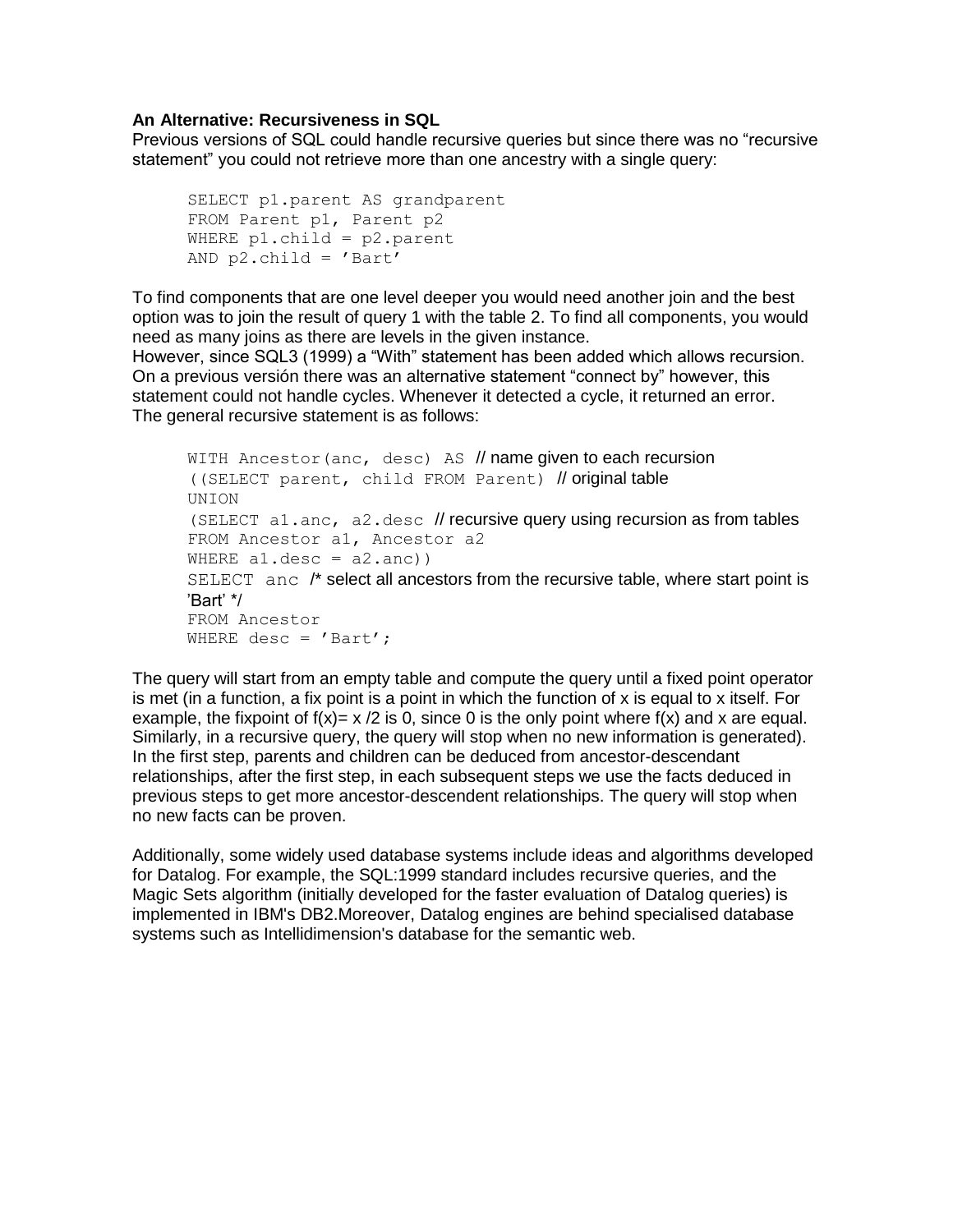# **Datalog Educational System (DES)**

DES is a deductive database system which allows both SQL and Datalog as query languages. This system is targeted to educational purposes, for this reason it won't be the most competitive and efficient software in the market. It is free, open-source, portable, supports extensions to pure Datalog in the form of stratified negation, strong constraints and duplicates. In the SQL mode views are supported.

DES system was born for the need to teach to postgraduate students deductive database concepts. It was first released in 2004, in a moment when no open source systems where on the market. It allows the following

- Nulls and outer joins operators.
- Duplicates and duplicate elimination.
- Datalog and SQL queries sharing the same database.
- Tabling-based deductive engine implementing stratified negation.
- Source levels tracers and declarative debuggers from Datalog and SQL.

At the beginning DES was developed to be used via an interactive command shell. Now a day more appealing environments are available. In the application developed to do this project Java-based IDE ACIDE was used. ACIDE supports syntax coloring, project management, interactive console, configurable buttons and history of transactions.

DES is implemented on top of Prolog interpreter this means that it can be run on any OS supported by such prolog interpreter. There are portable executables that can be run from Windows, Linux and MAC OS.

## Languages supported

This platform supports both Prolog ISO and SQL:2008 ISO standards respectively. DES supports the following constructions:

- Aggregates: group\_by(Relation, Grouping\_Variables, Condition) creates groups from Relation R usuing the variables (columns) in which the group by will take place. In condition expressions as sum(Variable) must be included. If no grouping is needed, expressins as sum(Relatino, Variable, Result) are also admitted.
- Outer join operations: Nulls operations are allowed, for example rj(L,R,C) returns the right outer join of relations L, R that satisfy the join condition C.
- Negation: not(Flight) computes the negation of Flight by means of negation as failure.
- Duplicate Elimination: the syntaxis is distinct(Relation) which computes distinct tuples of Relation when duplicates are enabled.

Simple example creating new tables and doing simple queries.

```
DES> % SQL 
DES> CREATE TABLE student (name STRING, last name STRING, age
INT); 
DES> INSERT INTO student VALUES ('Jorge', 'Galicia',26) 
Info: 1 tuple inserted. 
DES> INSERT INTO student VALUES ('Victor','Flores',31) 
Info: 1 tuple inserted. 
DES> Select * from student 
answer(student.name:string,student.last_name:string,student.a
qe:int) \rightarrow{
answer('Jorge','Galicia',26),
```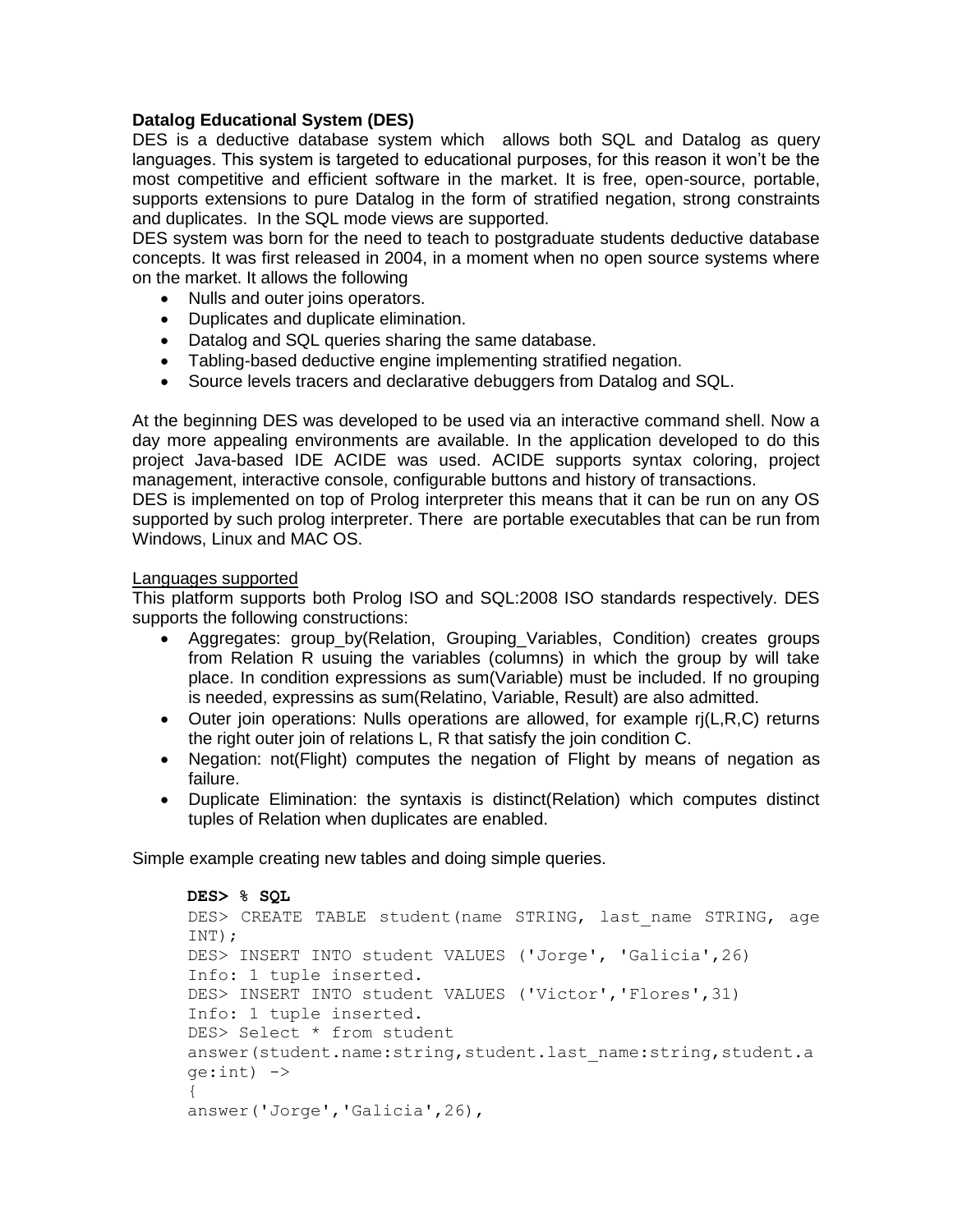```
answer('Victor','Flores',31)
}
Info: 2 tuples computed.
```
#### **DES> % DATALOG**

```
DES>:-type(student(name:string, last name:string, age:int))
DES> /assert student('Juan','Ruiz',24)
DES> /assert student('David','Beck',20)
DES> student(X,Y,Z) 
{
student('David','Beck',20),
student('Jorge','Galicia',26),
student('Juan','Ruiz',24),
student('Victor','Flores',31)
}
Info: 4 tuples computed.
```
Notice that both tables were read even if two different query languages were used. To introduce any new rule the command /assert is provided. The program above was directly introduced to the system prompt but I could also had been stored in a file and processed with the command /process FileName. If the program you want to consult is a Datalog file, use the command /consult FileName.

```
DES> % SQL
```

```
Select age from student where name='Victor' 
answer(student.age:int) ->
{
answer(31)
}
Info: 1 tuple computed. 
DES> % DATALOG 
DES> student('Victor',X,Y) 
{
student('Victor','Flores',31)
}
Info: 1 tuple computed.
```
Note that the first query returns the tuples of student projected by the age argument. To get a similar output relation we use a temporary view in Datalog as follows:

```
stud(Age):-student('Victor', Last name, Age)
Info: Processing:
stud(Age) :- student('Victor', Last name, Age).
{
stud(31)
}
Info: 1 tuple computed.
```
In last view we defined both the projection columns and renamed the relations. In ACID, always when making a relation or predicate between two different tables a predicate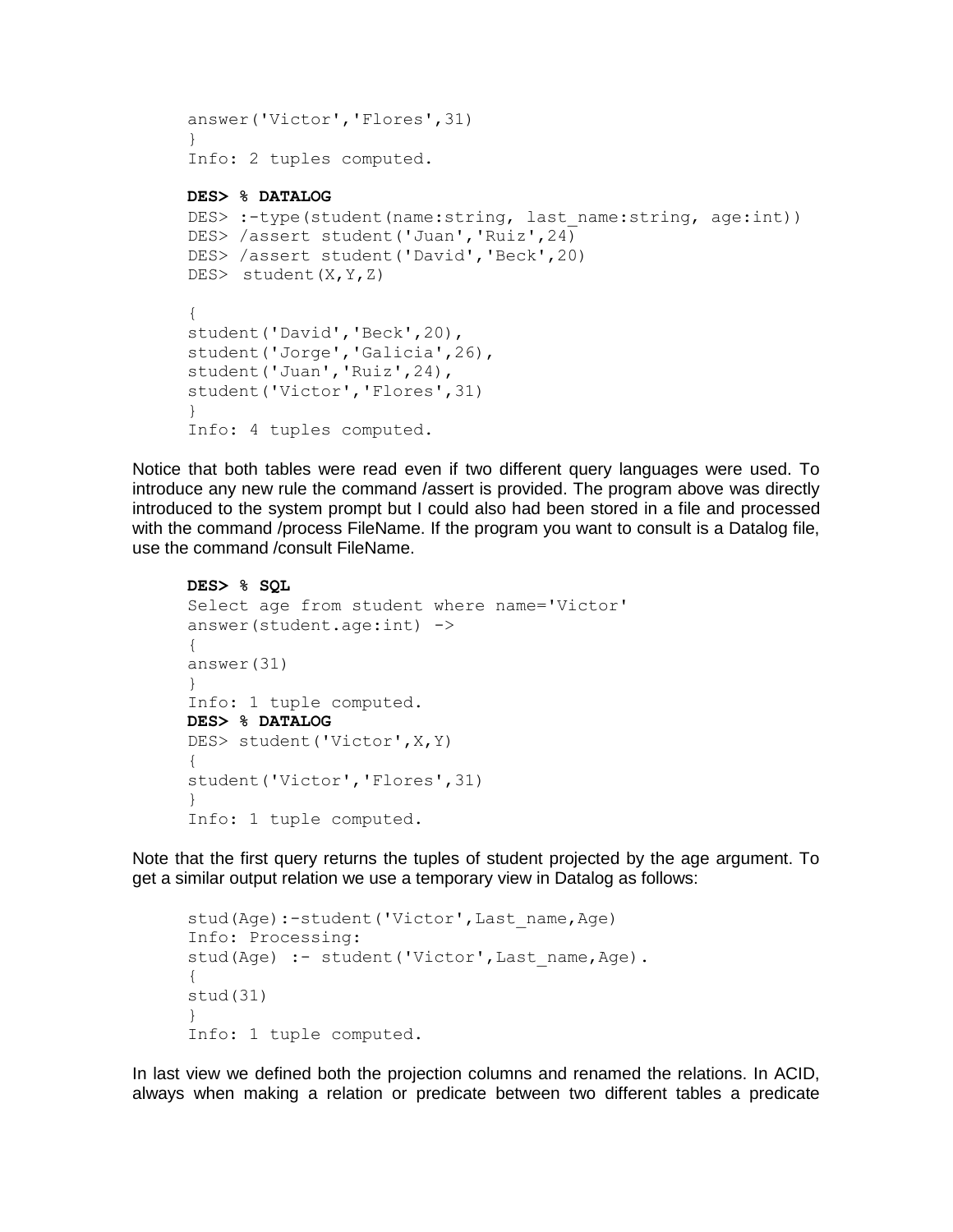dependency graph is built. A PDG is a tool to visualize dependencies among predicates. All its nodes are predicates and the arcs represents relationships.



For last view the PDG is this one:

# System Architecture of DES

Every Datalog program is stored in what is called an In-memory Prolog Database. All queries are processed in the Deductive Engine, which relies completely on cache memory to store all fixed point computations. The result is then stored in what is called an Extension Table (ET). To display the data results from a Datalog query it is necessary to inspect ET for entries matching the query after its solving.

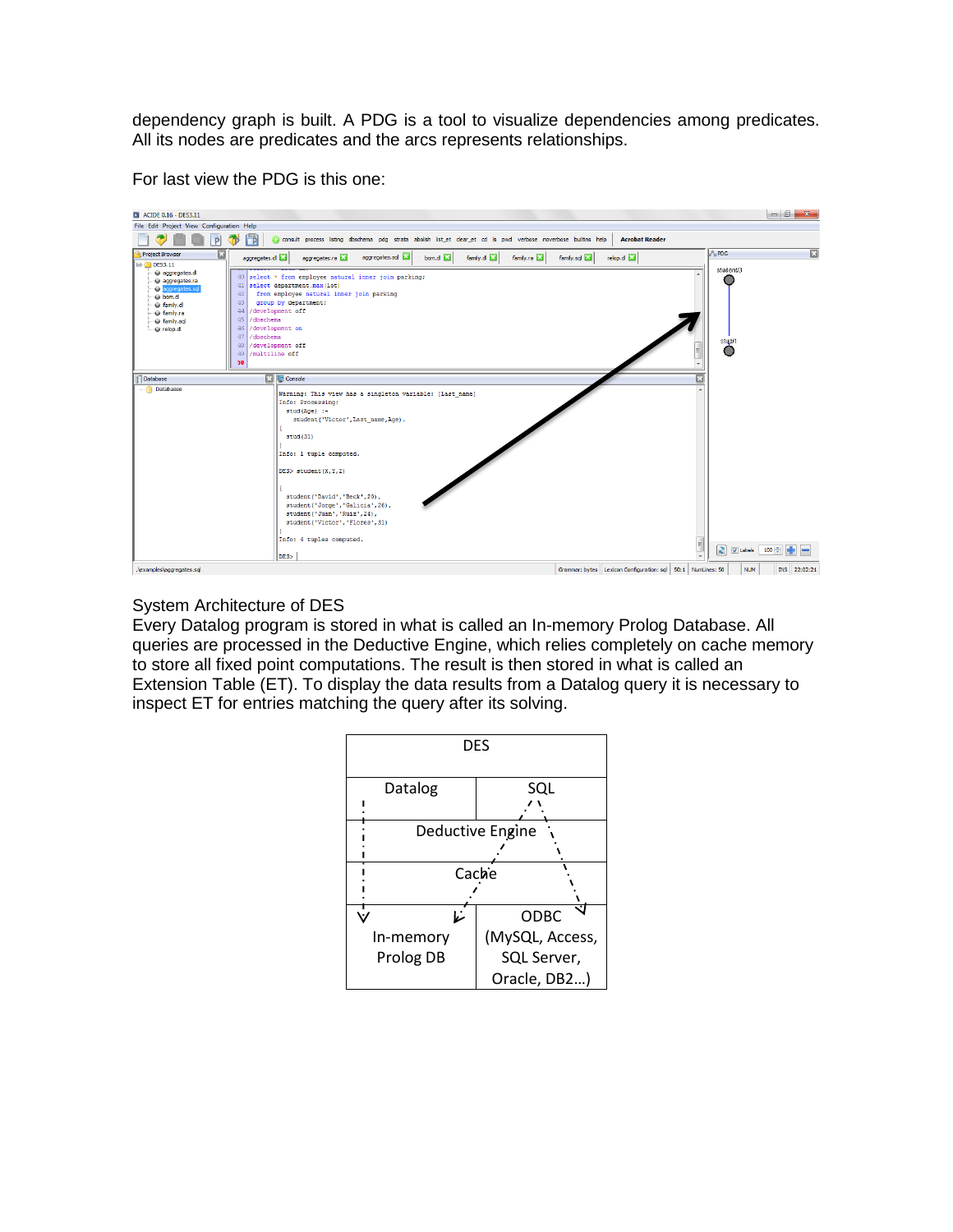SQL views and tables are stored using in this two ways:

- Use the same logic as in prolog. Views are translated into Datalog programs and tables into predicates consisting only of facts. SQL queries results are returned as if they were Datalog programs. Results are also cached in an ET and displayed eventually from this table. After the query is performed all information is removed from the ET table.
- Use the ODBC bridge to access external database, and taking advantage from their solving performance, persistency and scalability. When submitting a CREATE VIEW statement, this data is forwarded to the external database through the ODBC connection. After the operations succeeded in the other DBMS, result is returned to DES which does not use the Prolog DB for SQL statements anymore.

# **What is done when asserting a new Datalog rule in DES?**

Many steps are developed when a new rule is defined in Datalog. First, a syntactic tree is built of all valid rules. If there are errors in this phase, an exception is raised with error location and source data.

Second, if validation was correct a preprocessing stage is performing consisting of:

- Simplification of successive applications of not(Goal) and transformation of predicates are needed. For instance  $=$ ,  $\lt$  are converted in  $\lt =$ ,  $\gt =$ . Finally a compound goal is defined as the body of a rule for a new predicate where its arguments are the relevant variables. Finally a compound goal is allowed, for example not( $p(X), q(X)$ ) is transformed in the following rule: not  $(q(X))$  where  $q(X)$ : $p(X), q(X)$ .
- All aggregation predicates including compound goals are computed before the aggregation itself (sum, average, etc).
- Disjunctive bodies are allowed, therefore a rule including disjunctive bodies is transformed. For instance  $p(X):q(X):r(X)$  is translated into  $p(X):q(X)$  and  $s(X):q(X)$ and  $s(X)$ :-r(X) are added to the program.

#### Compile-Time Analyses

DES runs constantly compile time analysis to detect unsafe rules. This kind of analysis tries to detect user-defined predicates which are always infinite. For instance, the rule  $less(X,Y):X\leq Y$  is unsafe because the sign  $\lt$  can be source of infinite data:

```
DES> less(X,Y):-X<Y 
Error: X<Y will raise a computing exception at run-time.
Warning: This view is unsafe because of variables: [X, Y]
```
Here is another source of usafety detected by the Compile-Time analysis. In this case, since variable Y is not bound, and all tuples in  $t/2$  are considering for computing his outcome.

```
DES> distinct([X],t(X,Y))
Warning: This view has a singleton variable: [Y]
Info: Processing:
answer(X) :- distinct([X],t(X,Y)).
Warning: Undefined predicate: [t/2]
{
}
Info: 0 tuples computed.
```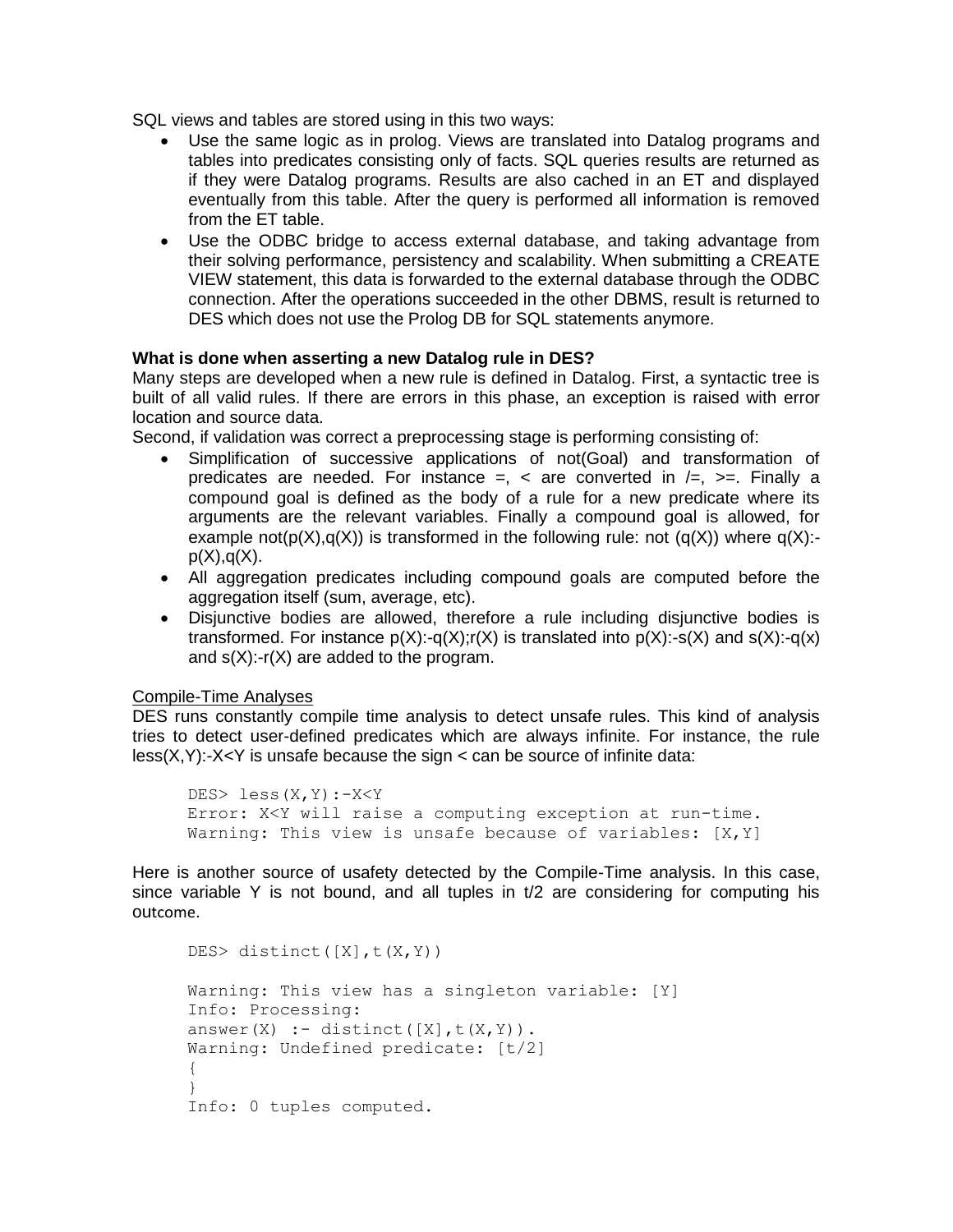#### **How to deal with constraints?**

This are one of most important features relational databases offer, primary keys and foreign keys just to mention the most important ones. In deductive database systems that implement stable models, the use of constraints is understood as filters. In these cases, since a database can have several models, only the models that fulfil the constraints are included in the answer. The part of the answer that doesn't meet all the requirements of the constraints is simply not shown as part of the answer.

In DES this constraints are understood in a similar way as in relational database models. In the following example a primary key constraint is entered in the following table:

```
%Datalog
DES> :-type (train(from:string, to:string, duration:int)) 
DES> /assert train('Bruxelles','Anvers',45) 
DES> /assert train('Anvers','Rotterdam',90) 
DES> /assert train('Bruxelles','Paris',80) 
DES> /assert train('Paris','Nice',180)
DES> :-pk(train,[to,from]) //the primary key is between 
attributes to and from. 
DES> /assert train('Anvers','Rotterdam',95) 
Error: Primary key violation train.[from,to]when trying to 
insert: train(Anvers,Rotterdam,95)
```
Let's consider another case of constraints; in this case we will establish a constraint for limiting the duration from an origin to a destination.

Next relation shows the time between two cities that have direct and no direct trains.

```
DES> /assert connected(X, Y, Z):-train(X, W, Z1),
connected(W, Y, Z2), Z is Z1+Z2
DES> connected('Bruxelles','Nice',Z) 
{
  connected('Bruxelles','Nice',260)
}
Info: 1 tuple computed. 
DES> :-group by(connected(X,Y,Z),[X,Y],S=sum(Z)),S>=250 //
this constraint won't let to add new destination time more 
than 250 minutes.
```
#### **Tracing and debugging**

SQL and Datalog are both declarative high abstraction languages. This means, you tell the machine what you would like to happen and let it figure out how to do it. When a query is demanded, an execution plan for it includes transformations considering data statistics to enhance performance. Therefore, instead of following a more imperative approach to tracint, we focus on a naïve declaration approach which only takes into account the output is correct or not.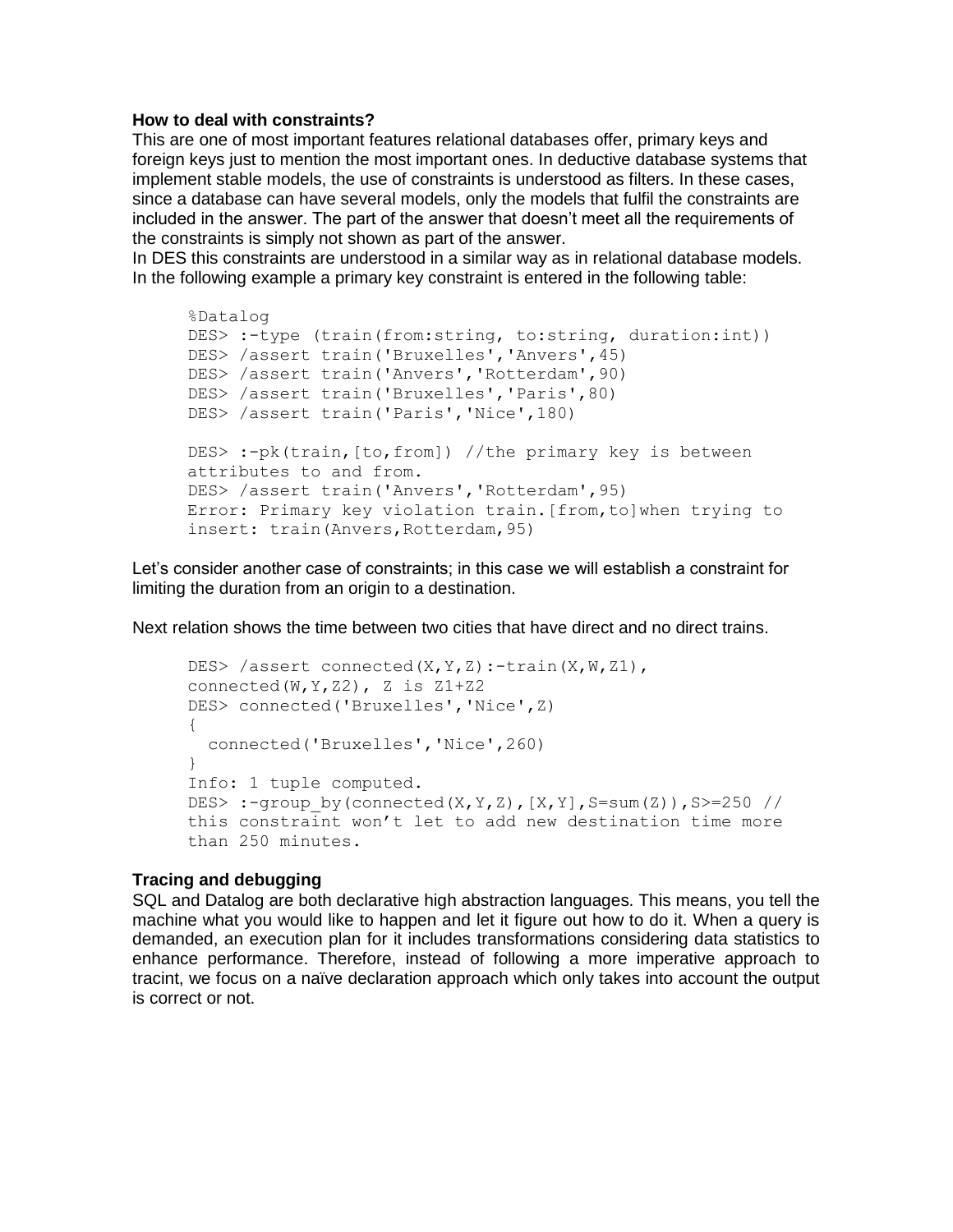## **Practical Implementation of a deductive database system**

We demonstrate the implementation of deductive databases by the use of 2 practical applications:

#### **Application 1: Bill of Materials BoM**

In the following example it is described the BoM (Bill of Materials) required to build a product in a fabric. The BoM provides the manufacturer's part name (Capital letter) and the quantity needed for each component. Consider a car factory, to build component A of car X, components B, C, D, E, F, G, H, I, J, K, L, M, N, O, P are needed in different quantities.





#### For each square:

D

 The capital letter represents the name of the part. The number in each arrow is the quantity of subparts that the part needs to be built. For instance, part B is formed with 10 subparts of D and 10 subparts of M.

For simplicity this example considers a small amount of subparts; however a bigger database can be loaded to perform the same type of queries. The queries will be evaluated with both languages SQL and Datalog.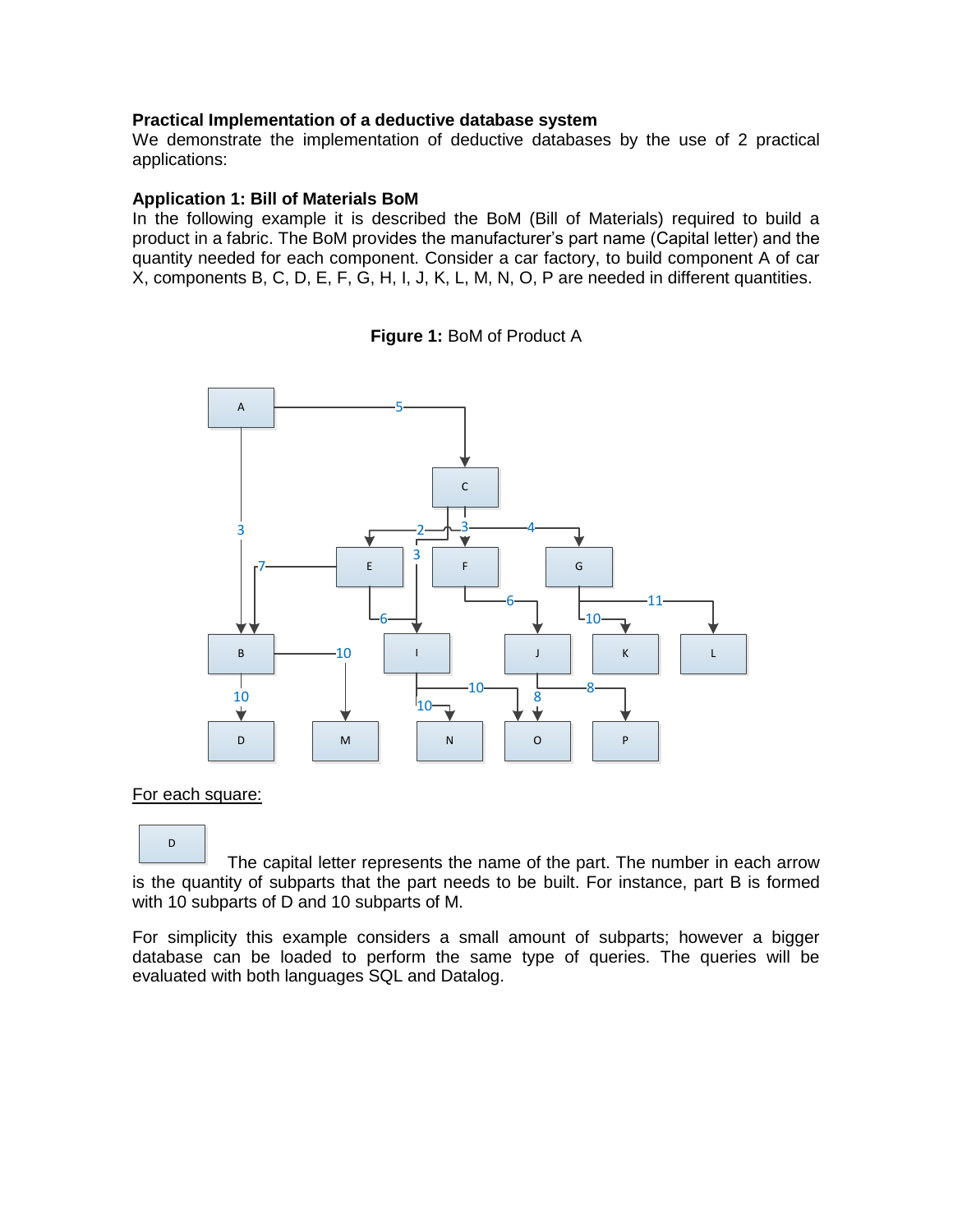Create table

```
CREATE TABLE [dbo].[PartList](
[no] [int] IDENTITY(1,1) NOT NULL PRIMARY KEY CLUSTERED,
[Part] [varchar](8) NULL,
[subpart] [varchar](8) NULL,
[qty] [int] NULL)
```
This query displays the following table after adding the corresponding values to the table:

| No                      | Part        | Subpart | Quantity       |
|-------------------------|-------------|---------|----------------|
| 1                       | A           | C       | 5              |
| $\overline{\mathbf{c}}$ | A           | B       | 3              |
| 3                       | $\mathsf C$ | E       | $\overline{2}$ |
| 4                       | $\mathsf C$ | F       | 3              |
| 5                       | $\mathsf C$ | G       | 4              |
| 6                       | $\mathsf C$ | I       | 3              |
| $\overline{7}$          | E           | Β       | $\overline{7}$ |
| 8                       | E           | I       | 6              |
| 9                       | F           | J       | 6              |
| 10                      | G           | Κ       | 10             |
| 11                      | G           | L       | 11             |
| 12                      | B           | D       | 10             |
| 13                      | B           | M       | 10             |
| 14                      | I           | O       | 10             |
| 15                      |             | N       | 10             |
| 16                      | J           | P       | 8              |
| 17                      | J           | O       | 8              |

*SQL*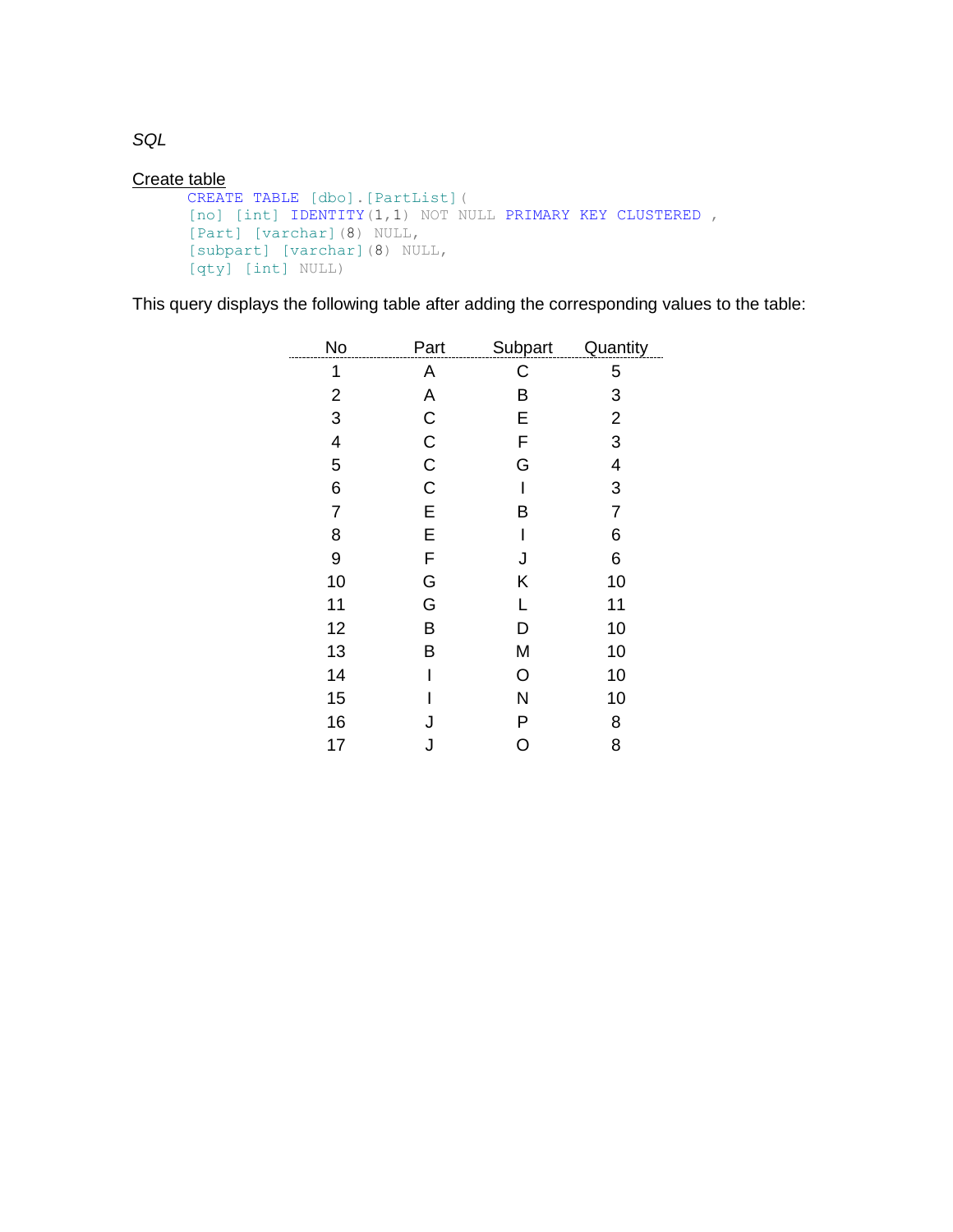#### **Queries**

#### **First Level BoM**

Which pieces are necessary to create a piece identified as C? This list will include direct subparts, subparts of subparts, etc. Moreover if a piece is used many times, the subparts will only be used in the list one time.

```
WITH Tempview(PART, SUBPART, QTY) AS
((SELECT PL.PART, PL.SUBPART, PL.QTY FROM PARTLIST PL WHERE
PART=C')
UNION ALL
      SELECT Child.PART, Child.SUBPART, Child.QTY
      FROM Tempview Father, PartList Child
     WHERE Father.SUBPART=Child.PART
     )SELECT distinct PART, SUBPART, QTY FROM Tempview
ORDER BY PART,SUBPART, QTY
```
The recursive SQL query displays the following table:

| Part             | Subpart | <b>Quantity</b> |
|------------------|---------|-----------------|
| B                | D       | 10              |
| B                | M       | 10              |
|                  | E       | $\overline{2}$  |
|                  | F       | 3               |
| C<br>C<br>C<br>C | G       | 4               |
|                  |         | 3               |
| E                | В       | $\overline{7}$  |
| E                |         | 6               |
| F                | J       | 6               |
| G                | Κ       | 10              |
| G                | L       | 11              |
| I                | N       | 10              |
| ı                | $\circ$ | 10              |
| J                | O       | 8               |
| J                | P       | 8               |
|                  |         |                 |

The result can be interpreted as follows: to build part C it is necessary to have 10 parts D which are subparts of B, 10 parts of M which are subparts of B, 2 parts of E which are subparts of C… etcetera.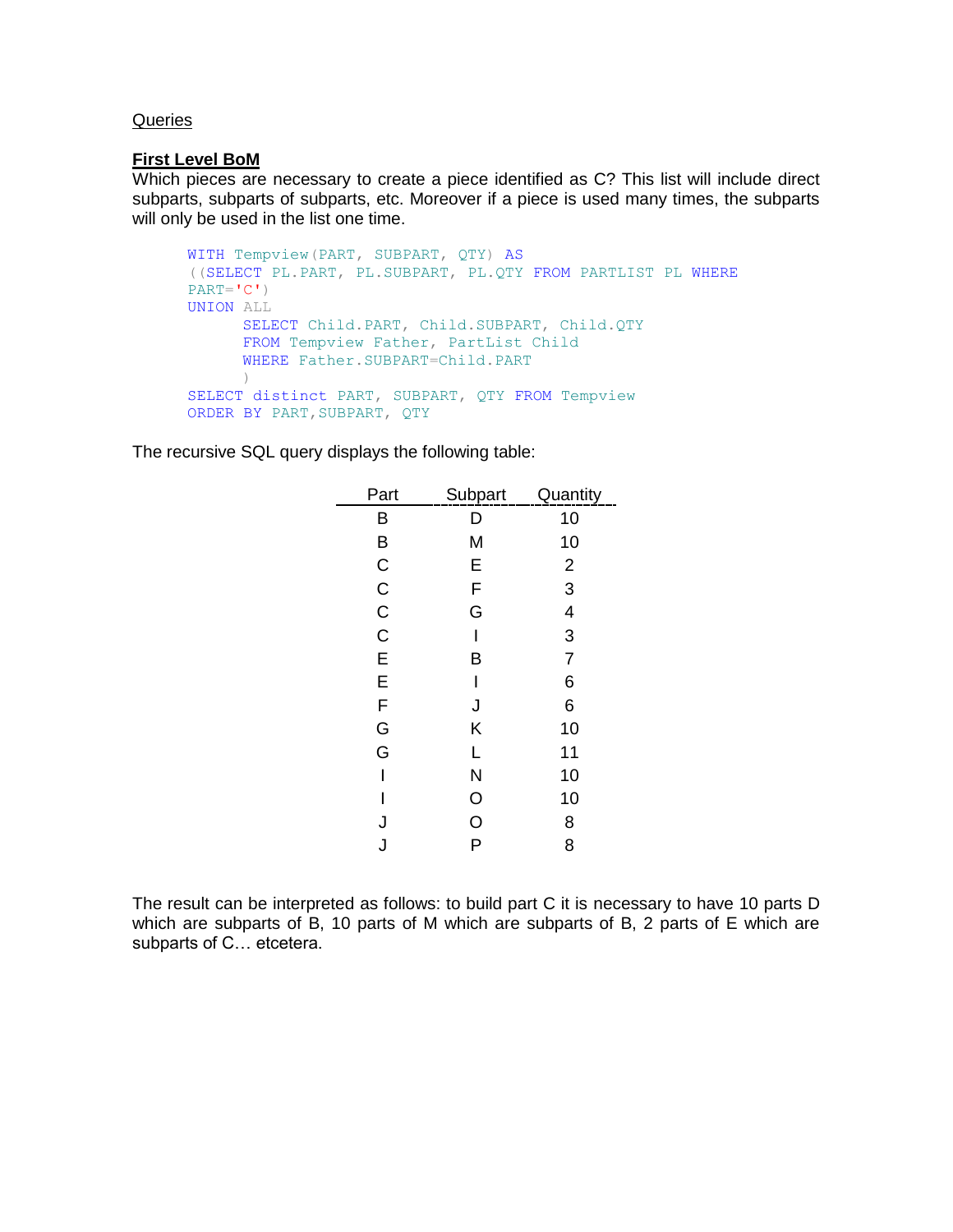# **Query 2**

Summarized BoM: In this query it is just asked how many parts of each type are needed to build part C?

```
WITH TempView(PART, SUBPART, QTY) AS
((SELECT PL.PART, PL.SUBPART, PL.QTY FROM PARTLIST PL WHERE
PART=C<sup>'</sup>)
UNION ALL
     SELECT Father.PART, Child.SUBPART, Child.QTY*Father.QTY
      FROM TempView Father, PARTLIST Child
     WHERE Father.SUBPART=Child.PART
)
SELECT distinct PART, SUBPART, SUM(QTY) AS 'TOTAL QTY USED' FROM
TempView
GROUP BY PART, SUBPART
ORDER BY PART, SUBPART
```
A recursive query is needed to display the correct data. Note that a multiplication is done to get the total number of subparts needed to build a given part. For instance, to build C, it is necessary to have  $7^*2=14$  subparts B.

|               |         | <b>Total Qty</b> |
|---------------|---------|------------------|
| Part          | Subpart | Used             |
| С             | B       | 14               |
| C             | D       | 140              |
| $\mathsf C$   | E       | $\overline{2}$   |
| C             | F       | 3                |
| $\mathsf C$   | G       | 4                |
| $\mathsf C$   | ı       | 15               |
| $\mathsf C$   | J       | 18               |
| $\mathsf C$   | Κ       | 40               |
| C             | L       | 44               |
| $\mathsf C$   | M       | 140              |
| C             | N       | 150              |
| $\frac{C}{C}$ | O       | 294              |
|               | P       | 144              |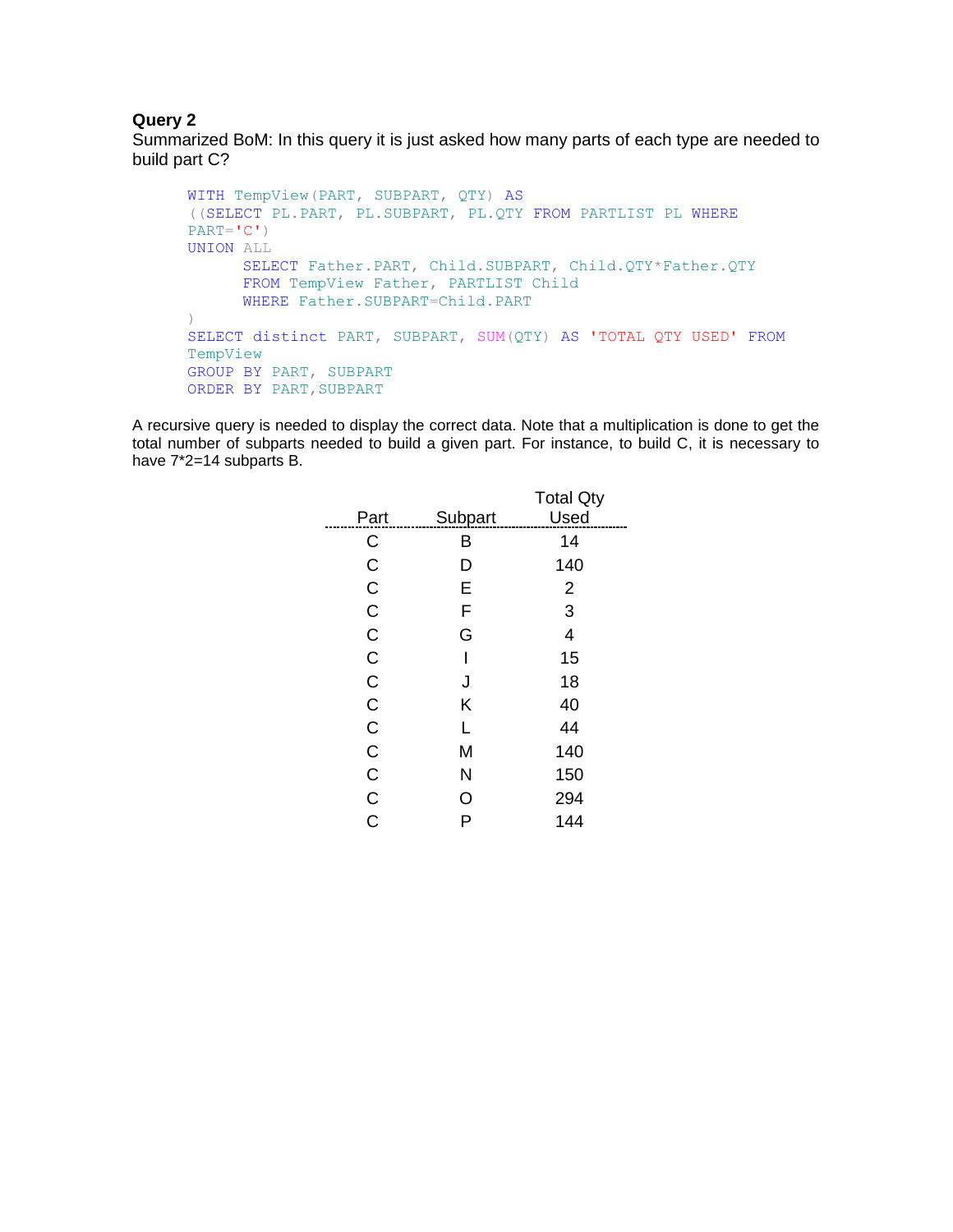## **Query 3: Level Control**

In this query the number of levels of necessary parts is restricted. For example, if the question: Which are the first two levels of parts necessaries to create C part?

```
WITH TempView(PLevel, PART, SUBPART, QTY) AS
(SELECT 1,PL.PART, PL.SUBPART, PL.QTY FROM PARTLIST PL WHERE
PART='C'
UNION ALL
SELECT Father.PLevel+1,Child.PART, Child.SUBPART, Child.QTY
FROM TempView Father, PARTLIST Child
WHERE Father. SUBPART=Child. PART
AND Father.PLevel<2
)
SELECT distinct PART, PLevel, SUBPART, QTY FROM TempView
```

| Part         | Plevel | Subpart | <b>Total Qty</b><br>Used |
|--------------|--------|---------|--------------------------|
| C            |        | Е       | 2                        |
| C            |        | F       | 3                        |
| C            |        | G       | 4                        |
| $\mathsf{C}$ |        |         | 3                        |
| E            | 2      | в       | 7                        |
| E            | 2      |         | 6                        |
| F            | 2      | J       | 6                        |
| G            | 2      | Κ       | 10                       |
| G            | 2      |         | 11                       |
|              | 2      | N       | 10                       |
|              | 2      |         | 10                       |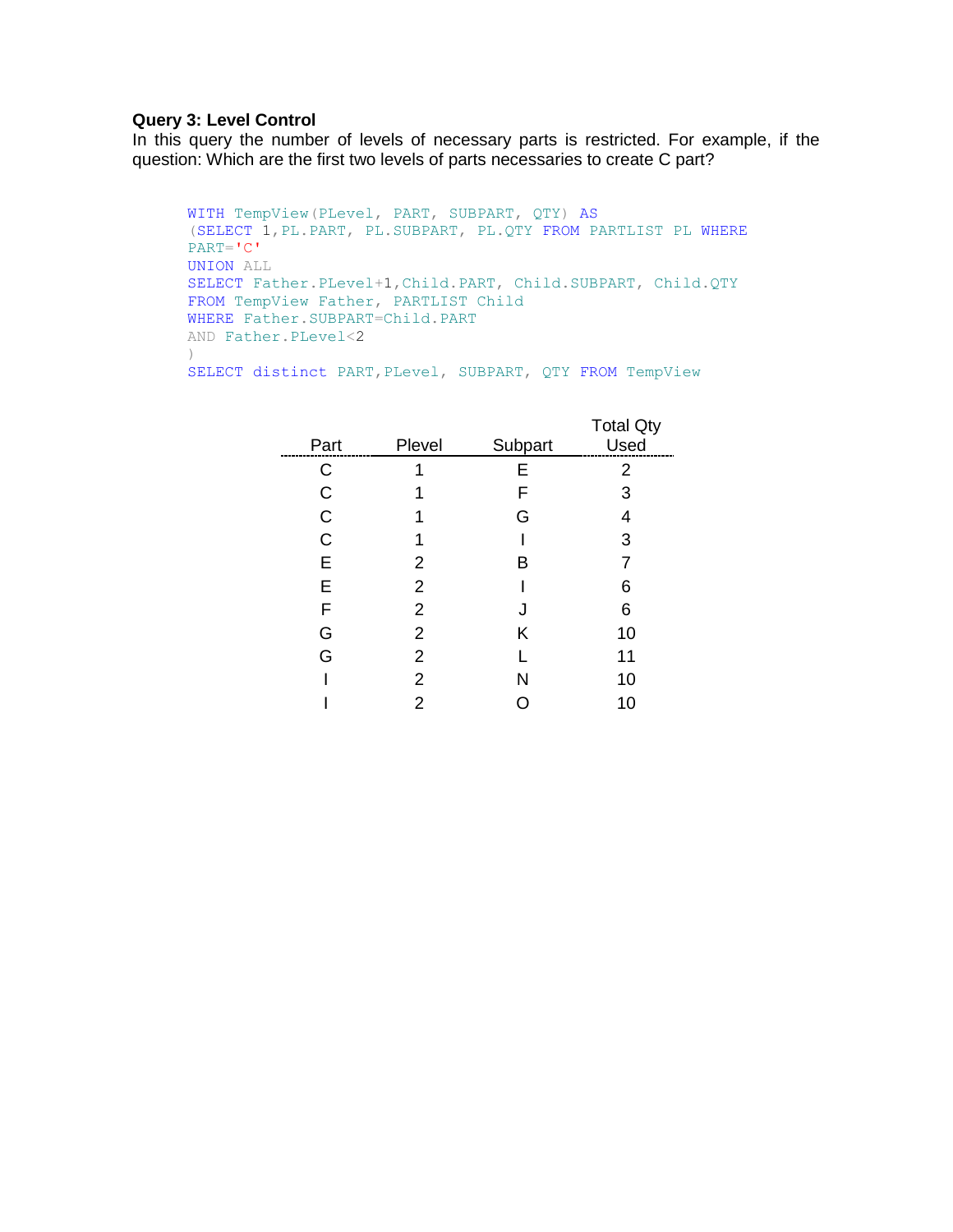*Datalog*

Similar to SQL, a table is declared to store the initial data. Each one of this data is called a fact. In DES to store a fact it is necessary to write the keyword /assert before writing the fact to store.

```
:-type (part,[x:string, y:string, z:int]) . //Table is 
created
/assert part(a,b,3).
/assert part(a, c, 5).
/assert part(c,e,2) .
/assert part(c, f, 3).
/assert part(c, g, 4).
/assert part(c,i,3).
/assert part(e, b, 7).
/assert part(e, i, 6).
/assert part(f, j, 6).
/assert part(q, k, 10).
/assert part(q, 1, 11).
/assert part(b, d, 10).
/assert part(b, m, 10).
/assert part(i,o,10) .
/assert part(i, n, 10).
/assert part(j,p,8) .
/assert part(j,o,8) .
```
Declaration of Views: in this part subparts are declared with three main rules.

```
:-type (subpart,[x:string, y:string ]). //Table is created
/assert subpart(X,Y):-part(X,Y,Z).
/assert subpart(X, Y) :-subpart(X, Z), subpart(Z, Y).
```
A view subpart is declared, first rule states that every direct subpart is a subpart of piece X. Next subpart declaration states that every subpart of a subpart is a part of the original part desired. This is called a bottom up rule since it generates logical consequences of the database until all answers to the goal are found.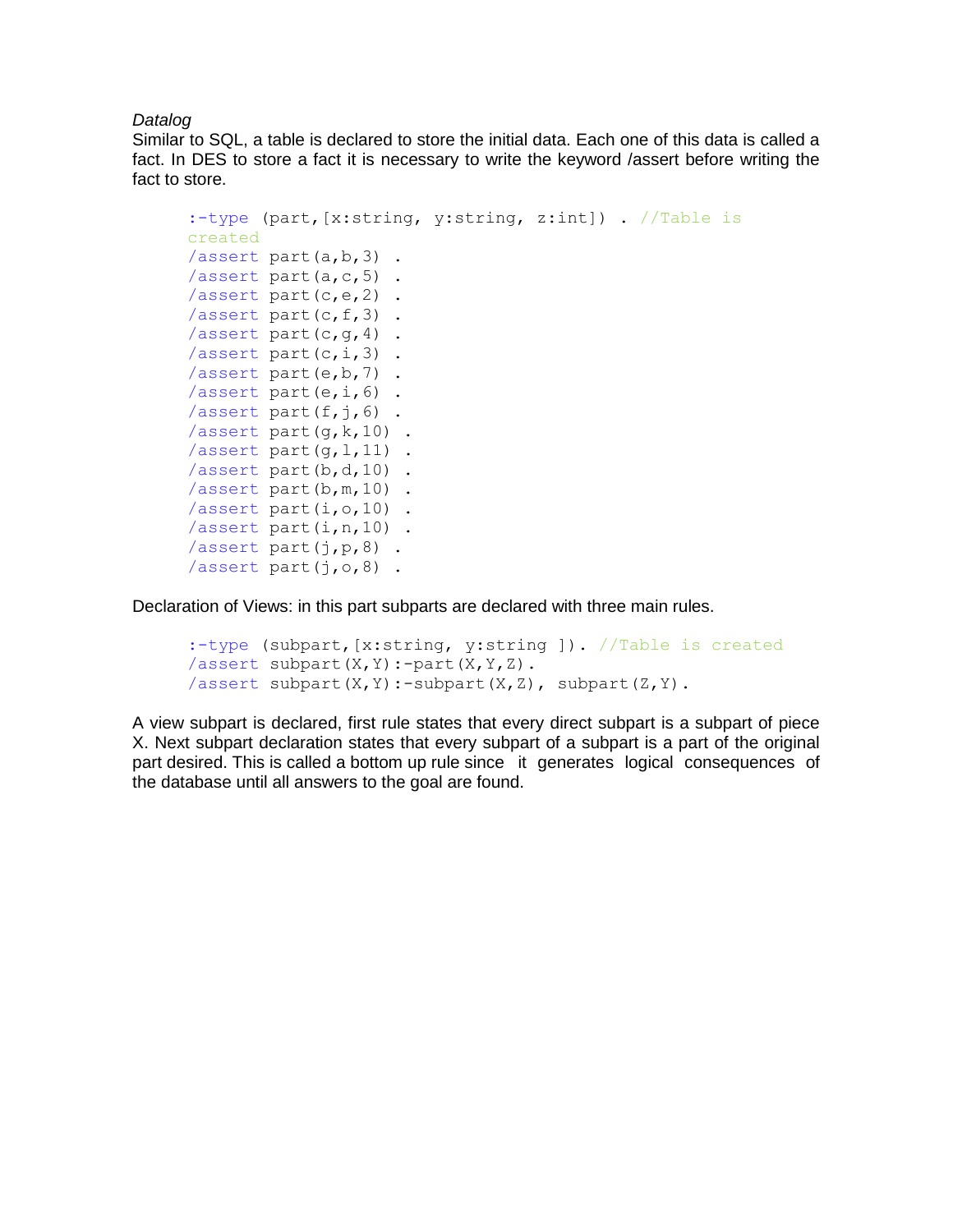#### **Query 1: How many subparts does each part have?**

This is a simple query in Datalog whose syntax is as follows:

```
group by (subpart(X,Y), [X], Z=count)
```
The result of last query is:

```
answer(X, Z) :-
group by(subpart(X,Y), [1], [X], Z=count).
{
answer(a,14),
answer(b,2),
answer(c,13),
answer(e,6),
answer(f,3),
answer(g, 2),
answer(i, 2),
answer(j,2)}
Info: 8 tuples computed.
```
#### **Query 2: How many pieces are needed to build A or B parts.**

```
:-type (part n, [a:string, b:string, c:int ]) //Table is
created
/assert part n(X,W,Z):-part(X,W,Z)/assert part n(X,W,Z):-part n(X,Y,Z1), part n(Y,W,Z2), Z is
Z1*Z2group by(part n(a,X,Y), [X], Z=sum(Y))
```
The result of last query is:

```
Info: Processing:
answer(X, Z) :-
group by(part n(a,X,Y), [2], [X], Z=sum(Y)).
{
answer(b,73),
answer(c, 5),
answer(d,730),
answer(e,10),
answer(f,15),
answer(g,20),
answer(i, 75),
answer(m,730)
}
Info: 8 tuples computed.
```
First rule states that all direct subparts of element X must be included in the table. The second rule states that indirect subparts of element X must be included in the table. Note that the quantity is the multiplication of the quantity needed to produce the direct and indirect subparts.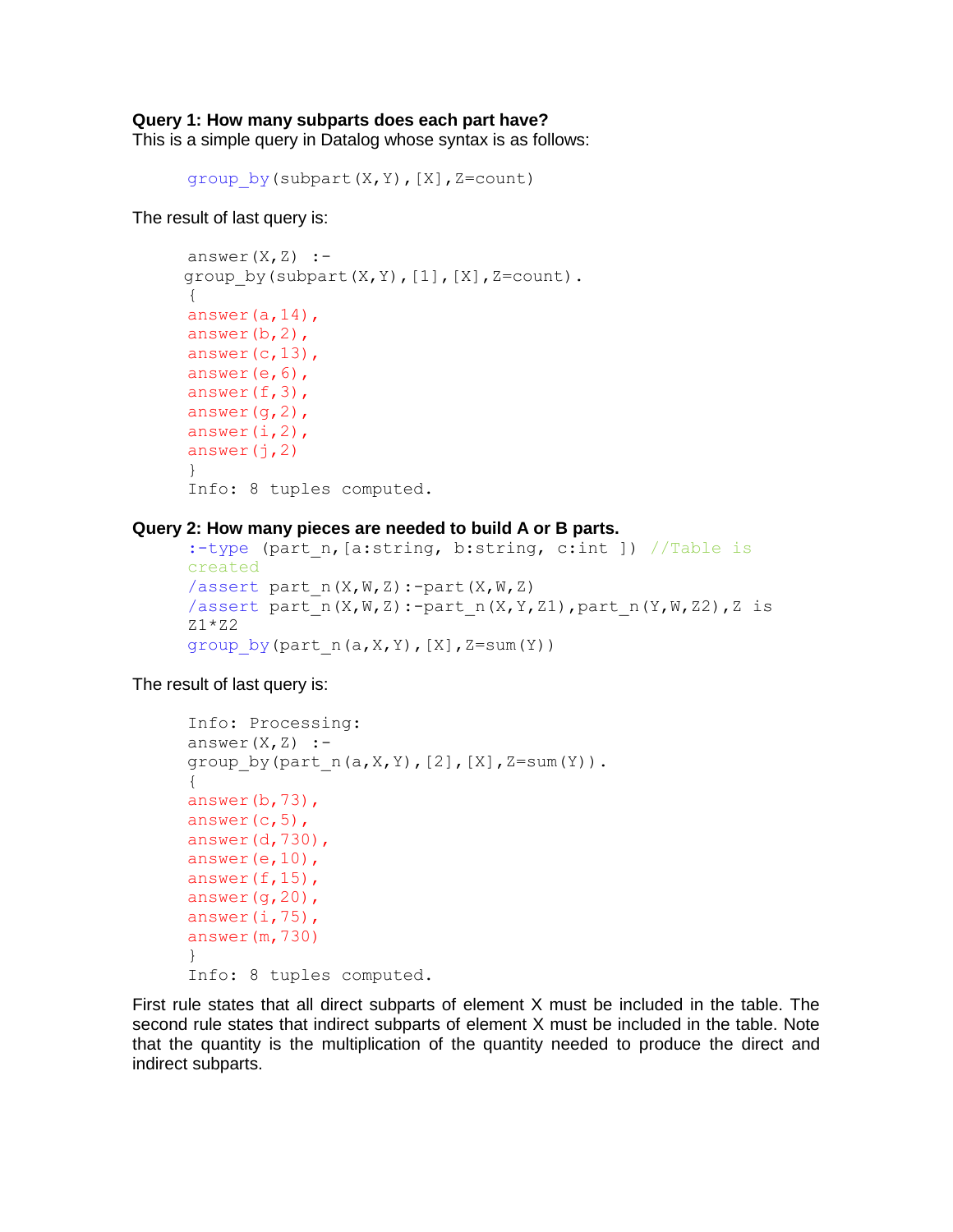## **Primary Keys in Datalog**

Suppose that you want the combination  $X, Y$  in part $(X, Y, Z)$  to be unique. It is possible to add this rule in DES using the following syntax:

 $:=$ pk(part,  $[x, y]$ )

If we try to insert value part(a,b,2) into the table, the primary key constraint doesn't let to insert the value.

```
/assert part(a,b,2)
Error: Primary key violation part.[x,y]
when trying to insert: part(a,b,2)
```
#### **Nullability Constraint**

Columns can be imposed to contain a concrete value rather than null. In this case the constraint is as follows:

:-nn(part,[x])

If we want to insert a null value in x column the constraint won't let us insert the value. Any of the constraints can be dropped using the following statement:

```
/drop_ic name_constraint
```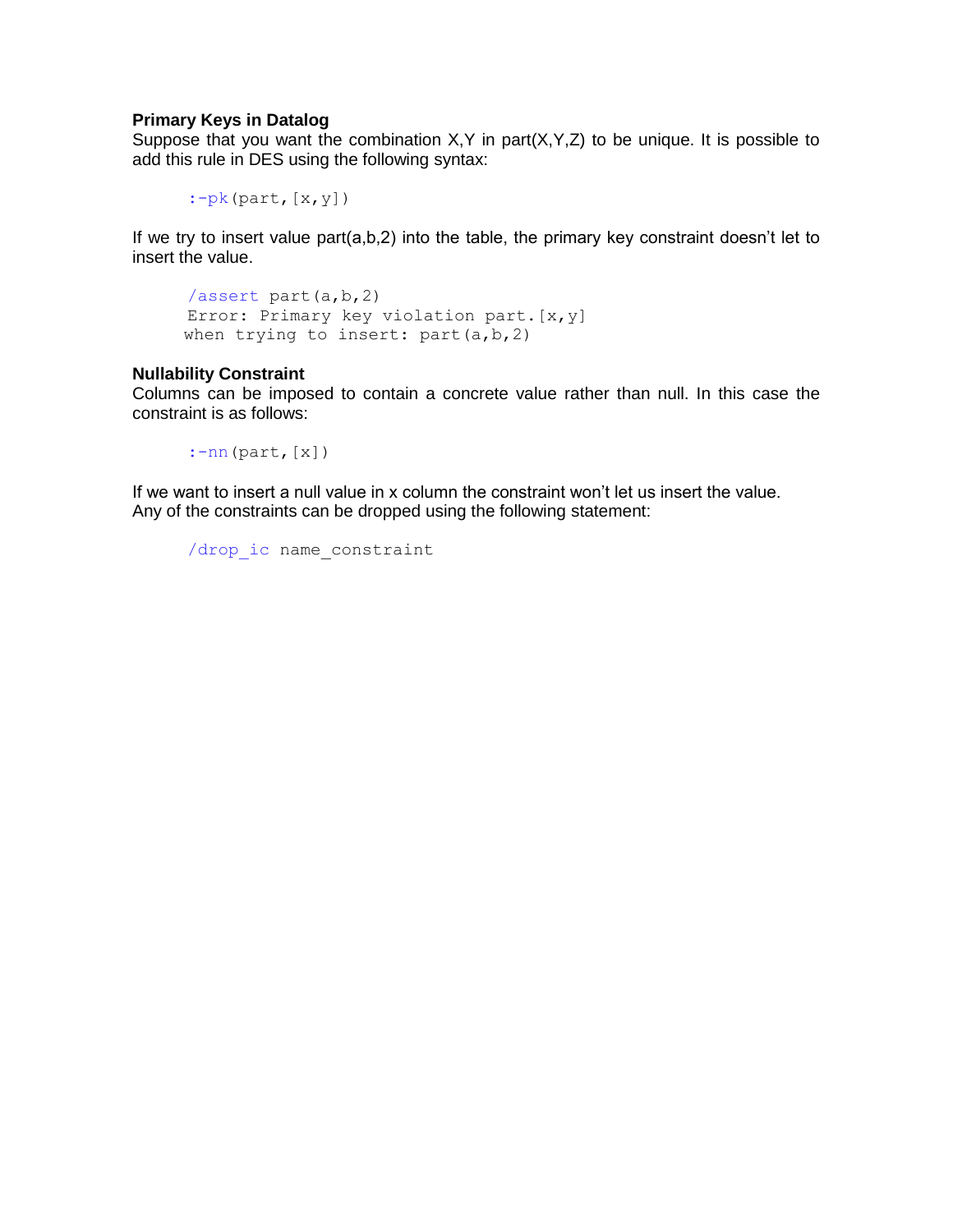## **Predicate dependency graph**

It is possible to see the predicate dependency graph of a relation using the PDG window in DES. In next figure the PDG for last relations is shown:

| EX ACIDE 0.16 - DeductiveDB                                                                                                                                                                                                                                                                                                                                                                                                                                                                                                                                                                                                                                                                                                                                   | 10 U A                                                                                                                                                                   |
|---------------------------------------------------------------------------------------------------------------------------------------------------------------------------------------------------------------------------------------------------------------------------------------------------------------------------------------------------------------------------------------------------------------------------------------------------------------------------------------------------------------------------------------------------------------------------------------------------------------------------------------------------------------------------------------------------------------------------------------------------------------|--------------------------------------------------------------------------------------------------------------------------------------------------------------------------|
| File Edit Project View Configuration Help                                                                                                                                                                                                                                                                                                                                                                                                                                                                                                                                                                                                                                                                                                                     |                                                                                                                                                                          |
| consult process listing doschema pdg strata abolish list_et clear_et cd is pwd verbose noverbose builtins help                                                                                                                                                                                                                                                                                                                                                                                                                                                                                                                                                                                                                                                | <b>Acrobat Reader</b>                                                                                                                                                    |
| Project Browser<br>$\mathbf{E}$<br>國<br>$\mathbf{z}$<br>bom.dl<br>aggregates.d<br>aggregates.ra<br>aggregates.sd<br>- DeductiveDB<br>図<br>$\mathbf{x}$<br>$\mathbf{z}$<br>relop.d Ed<br>deductive_ex01.dl<br>family.ra<br>family.sgl<br>1 <b>SROM</b> Problem<br>$2$ <i>aJGalicia-VFlores</i><br>$31+$<br>4 /use db #des<br>5 :- type (part, [x:string, y:string, z:int]) .<br>$6$ /assert part $(a, b, 3)$ .<br>$7$ /assert part(a.c.5).<br>8 /assert part(c.e.2).<br>$9$ /assert part(c,f,3).<br>10 /assert part(c,q,4) .<br>11 /assert part(c,i,3) .<br>12 /assert part(e.b.7).<br>13 /assert part(e.i.6).<br>14 /assert part $(f,j,6)$ .<br>15 /assert part(g.k.10).<br>16 /assert part(g,1,11) .<br>17 /assert part(b,d,10).<br>18 /assert part(b,m,10). | A <sub>b</sub> PDG<br>囩<br>図<br>$\mathbf{x}$<br>family.dl<br>$\overline{\mathbf{x}}$<br>deductive ex02.dl<br>part/3<br>$\overline{a}$<br>subpart/2<br>$p$ art $n/3$<br>O |
| <b>Ed Console</b><br><b>Database</b><br>Type /pursuins for neap on pursu-rans<br>- <b>Patabases</b><br>DES> /abolish part of<br>Warning: Nothing abolished.<br>DES> /abolish subpartof<br>DES> /abolish p                                                                                                                                                                                                                                                                                                                                                                                                                                                                                                                                                     |                                                                                                                                                                          |
| DES><br>C:\Users\Jorge\Desktop\DeductiveD8\deductive_ex01.dl                                                                                                                                                                                                                                                                                                                                                                                                                                                                                                                                                                                                                                                                                                  | Grammar: bytes Lexicon Configuration: des 40:37 NumLines: 42<br><b>NUM</b><br>INS 16:45:55                                                                               |

Top to down and bottom up expressions evaluation

DES has an option where run time can be displayed whenever the console launches a query. This option will be used to evaluate the following expressions:

#### *Expression 1:*

```
:-type (subpart,[x:string, y:string ]).
/assert subpart(X, Y):-part(X, Y, Z).
/assert subpart(X, Y):-subpart(X, Z), subpart(Z, Y).
```
#### *Expression 2:*

```
:-type (subpart2,[x:string, y:string ]).
/assert subpart2(X, Y):-part(X, Y, Z).
/assert subpart2(X, Y):-part(X, Z, W), subpart2(Z, Y).
```
Both expressions display the same answer: the subparts of a determined part X. The first fact will be evaluated using the bottom up approach. Expression two uses top-down approach.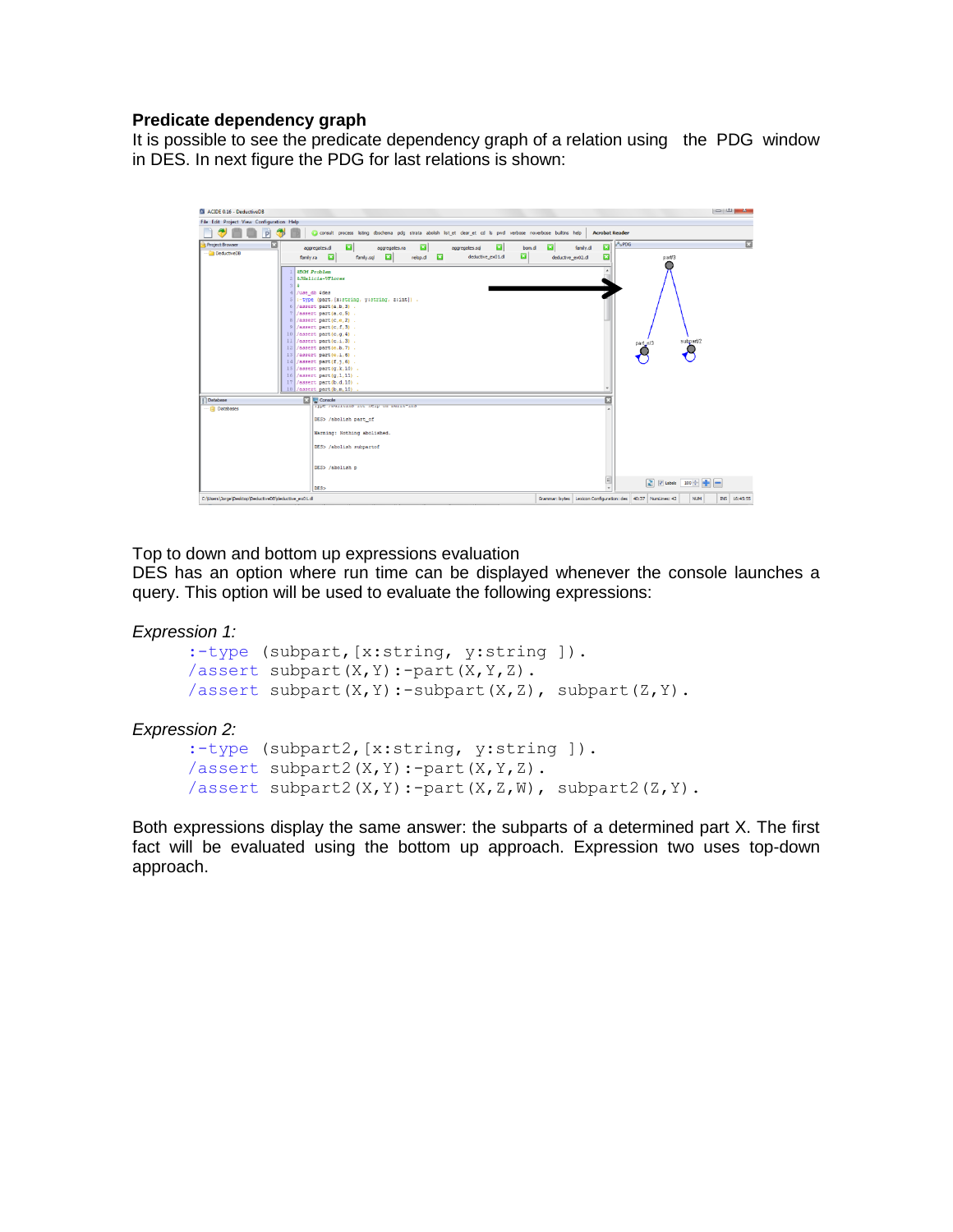| Query                                                                                             | Time in milliseconds |              |
|---------------------------------------------------------------------------------------------------|----------------------|--------------|
|                                                                                                   | Expression 1         | Expression 2 |
| subpart $(X, Y)$ / subpart 2 $(X, Y)$                                                             | 44                   | 22           |
| subpart $(a, X)$ / subpart 2 $(a, X)$                                                             | 53                   | 19           |
| group by (subpart $(X, Y)$ , $[X]$ , Z=count) /<br>group by (subpart2 $(X, Y)$ , $[X]$ , Z=count) | 35                   | 30           |

For this example, using DES system it is much faster to evaluate expressions using topdown approach.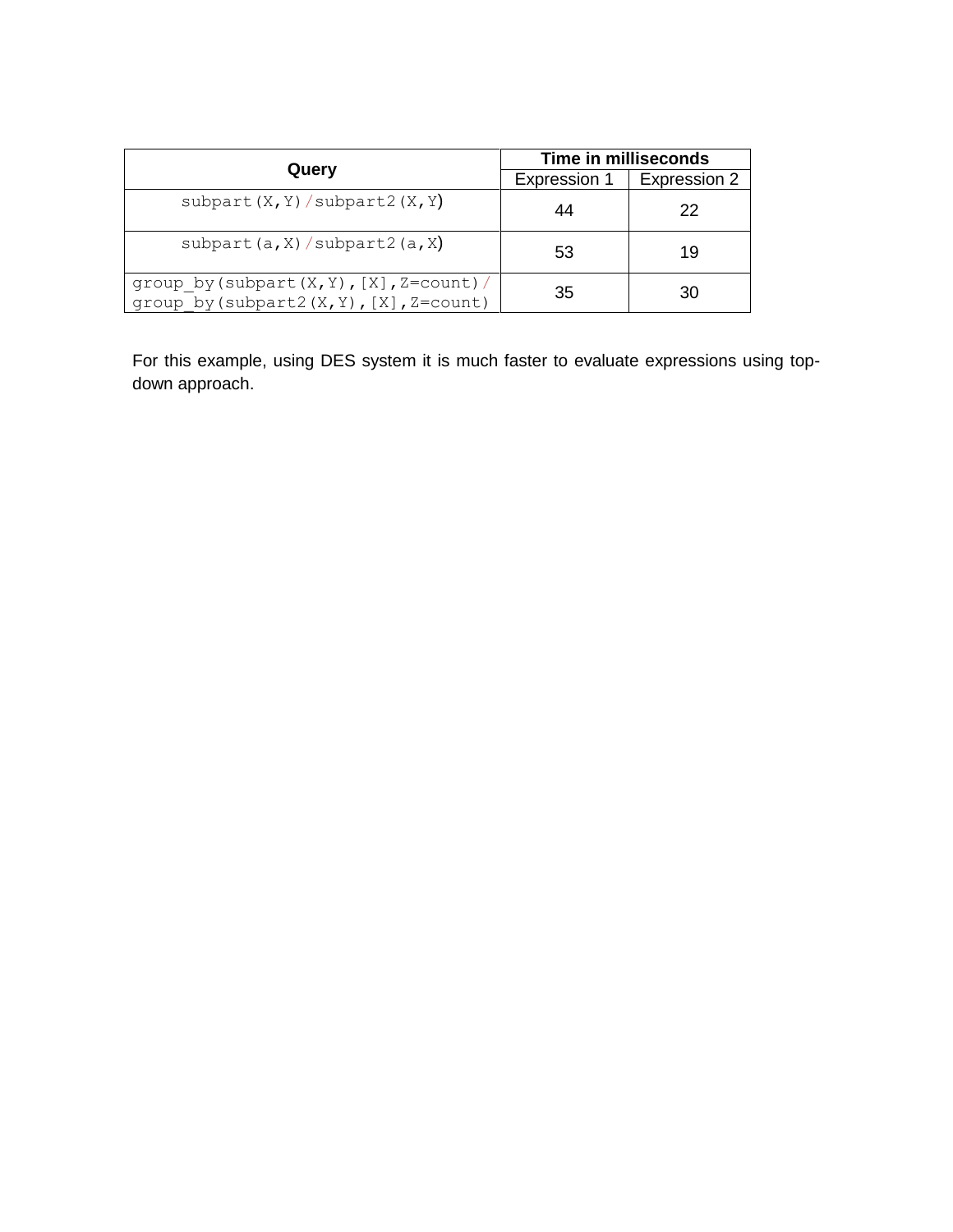## **Application 2: Airline System**

Let's consider the following example, which states flight links that a company offers to their clients (flight/3 for origin, destination and duration) between airports. The company has direct flights to many destinations; moreover the company offers flights with connections to many other destinations. All flight travel of the company are stored in the flight travel table.

```
:-type(flight,[origin:string, 
destination:string,duration:int]). //Table flight is created
:-pk(flight, [origin, destination])
/assert flight('guatemala','mexico',90).
/assert flight('guatemala','panama',120).
/assert flight('guatemala','costa rica',70).
/assert flight('mexico','amsterdam',600).
/assert flight('mexico','frankfurt',660).
/assert flight('mexico','madrid',540).
/assert flight('panama','dubai',1020).
/assert flight('panama','buenos aires',180).
/assert flight('panama','paris',550).
/assert flight('mexico','panama',150).
/assert flight('madrid','paris',120).
/assert flight('paris','london',60).
/assert flight('paris','bruxelles',60).
/assert flight('paris','amsterdam',110).
/assert flight('frankfurt','berlin',45).
/assert flight('frankfurt','rome',120).
/assert flight('frankfurt','oslo',130).
/assert flight('frankfurt','moscou',240).
/assert flight('guatemala','los angeles',250).
/assert flight('los angeles','tokio',840).
/assert flight('dubai','tokio',300).
:-type (flight travel, [origin: string, destination: string,
duration : int ]). //Create table flight travel
```
The table flight travel should include direct and connection flights to different cities. The total flight time of a flight\_travel must be the sum of times between two or more direct flights involving a connection. It is possible that one flight option is not available, this is modeled with the not closed statements. It will be clarified in the examples.

```
/assert flight travel(X, Y, Z):- flight(X,Y,Z), not closed(X),
not closed(Y).
/assert flight travel(X, Y, Z) :-
flight(X,W,Z1),flight travel(W,Y,Z2),not closed (X), not
closed (Y), not closed (W), Z is Z1+Z2.
```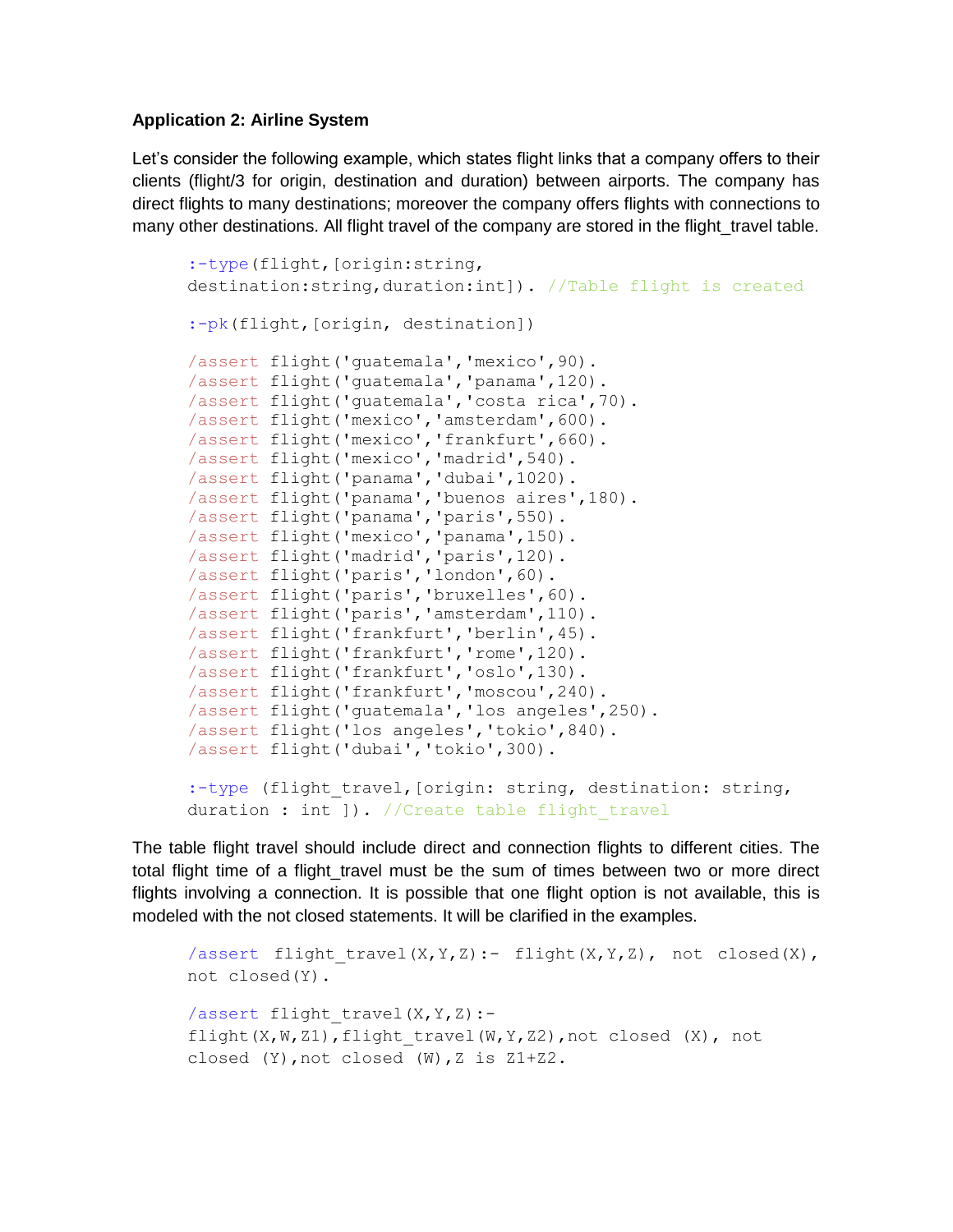#### **Predicate dependency graph**



#### **Query 1** List all destinations from Guatemala

```
flight travel('guatemala', X, Y).
{
flight travel(quatemala, amsterdam, 690),
flight travel(guatemala, amsterdam, 780),
flight travel(quatemala, amsterdam, 860),
flight travel(guatemala, amsterdam, 900),
flight travel(guatemala, berlin, 795),
flight travel(quatemala, bruxelles, 730),
flight travel(guatemala, bruxelles, 810),
flight travel(guatemala, bruxelles, 850),
flight travel(guatemala, 'buenos aires', 300),
flight travel(guatemala, 'buenos aires', 420),
flight travel(guatemala, 'costa rica',70),
flight travel(guatemala,dubai,1140),
flight travel(guatemala,dubai,1260),
flight travel(quatemala,frankfurt,750),
flight travel(quatemala, london, 730),
flight travel(quatemala, london, 810),
flight travel (guatemala, london, 850),
flight travel(quatemala, 'los angeles', 250),
flight travel(quatemala,madrid,630),
flight travel(guatemala, mexico, 90),
flight travel(quatemala, moscou, 990),
flight travel(quatemala,oslo,880),
flight travel(guatemala, panama, 120),
flight travel(guatemala, panama, 240),
flight travel(quatemala,paris,670),
flight travel(quatemala,paris,750),
flight travel(quatemala,paris,790),
flight travel(guatemala, rome, 870),
flight travel(quatemala,tokio,1090),
flight travel(guatemala,tokio,1440),
flight travel(guatemala,tokio,1560)
```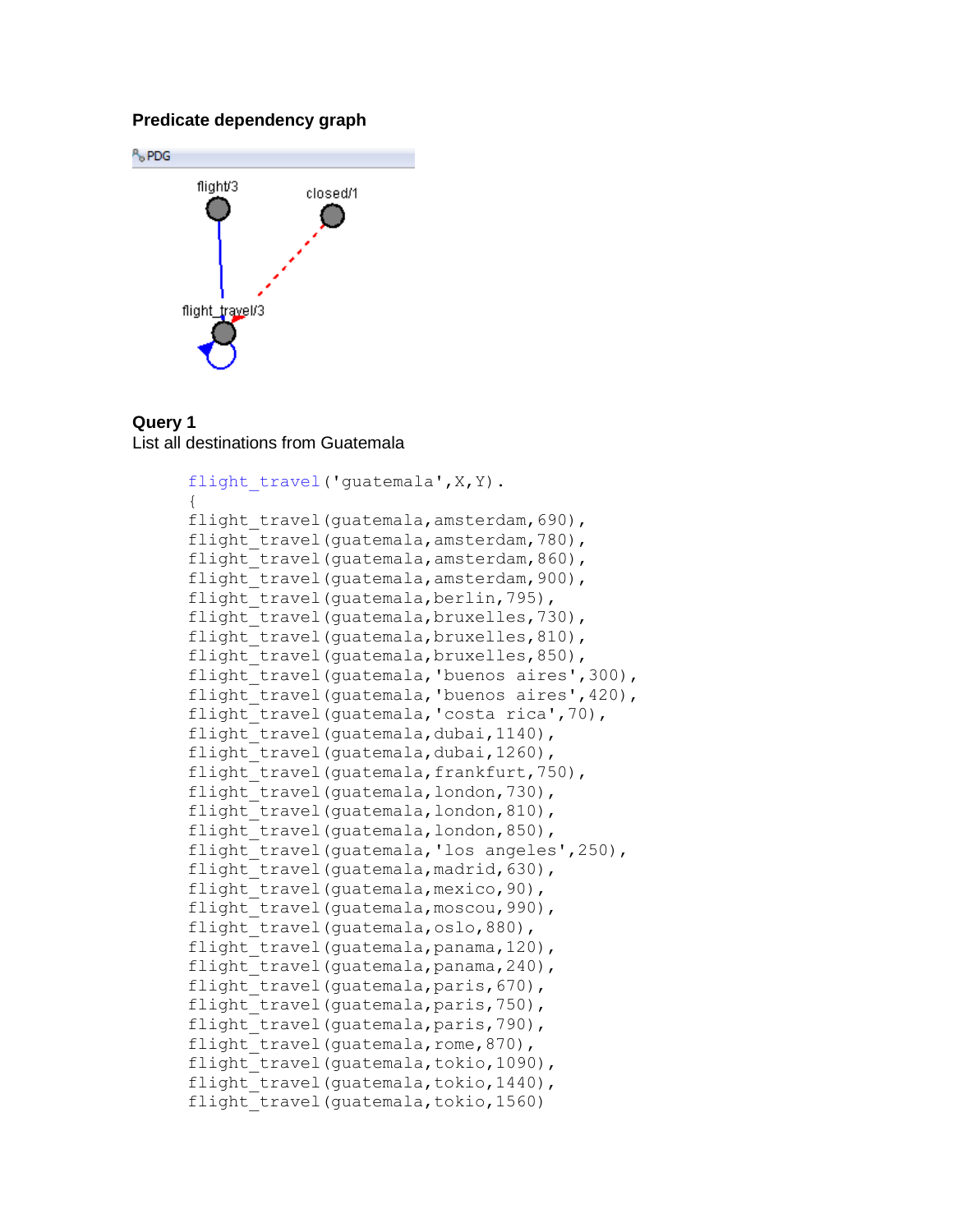```
}
Info: 31 tuples computed.
```
# **Query 2**

Notice that the query throws all possible travels from Guatemala to any destination. If we want to show only one option having the minimum time to a destination the query is as follows:

```
group by(flight travel('quatemala',X,Y),[X],Z=min(Y))
{
answer(amsterdam,690),
answer('buenos aires',300),
answer('costa rica',70),
answer(dubai,1140),
answer(frankfurt,750),
answer('los angeles',250),
answer(madrid,630),
answer(mexico,90),
answer(panama,120),
answer(paris,670),
answer(tokio,1090)
}
Info: 11 tuples computed.
```
## **Deductive queries**

Assumptions can be used in combination with any of the features of DES. Hypothetical queries are common need in several scenarios, related mainly with business intelligence applications. These are called "what if" queries. In last example we defined flight and flight travel relations using the not closed arguments.

# **Query 3**

Consider that panama airport is closed because there is a big storm. Which are the possible flights going from Guatemala?

```
closed('panama')=>group_by(flight_travel('guatemala',X,Y),[X]
,Z=min(Y))
{
answer(amsterdam,690),
answer('costa rica',70),
answer(frankfurt,750),
answer('los angeles',250),
answer(madrid,630),
answer(mexico,90),
answer(tokio,1090)
}
Info: 7 tuples computed.
```
Note that all flights going from Panama were excluded from the list.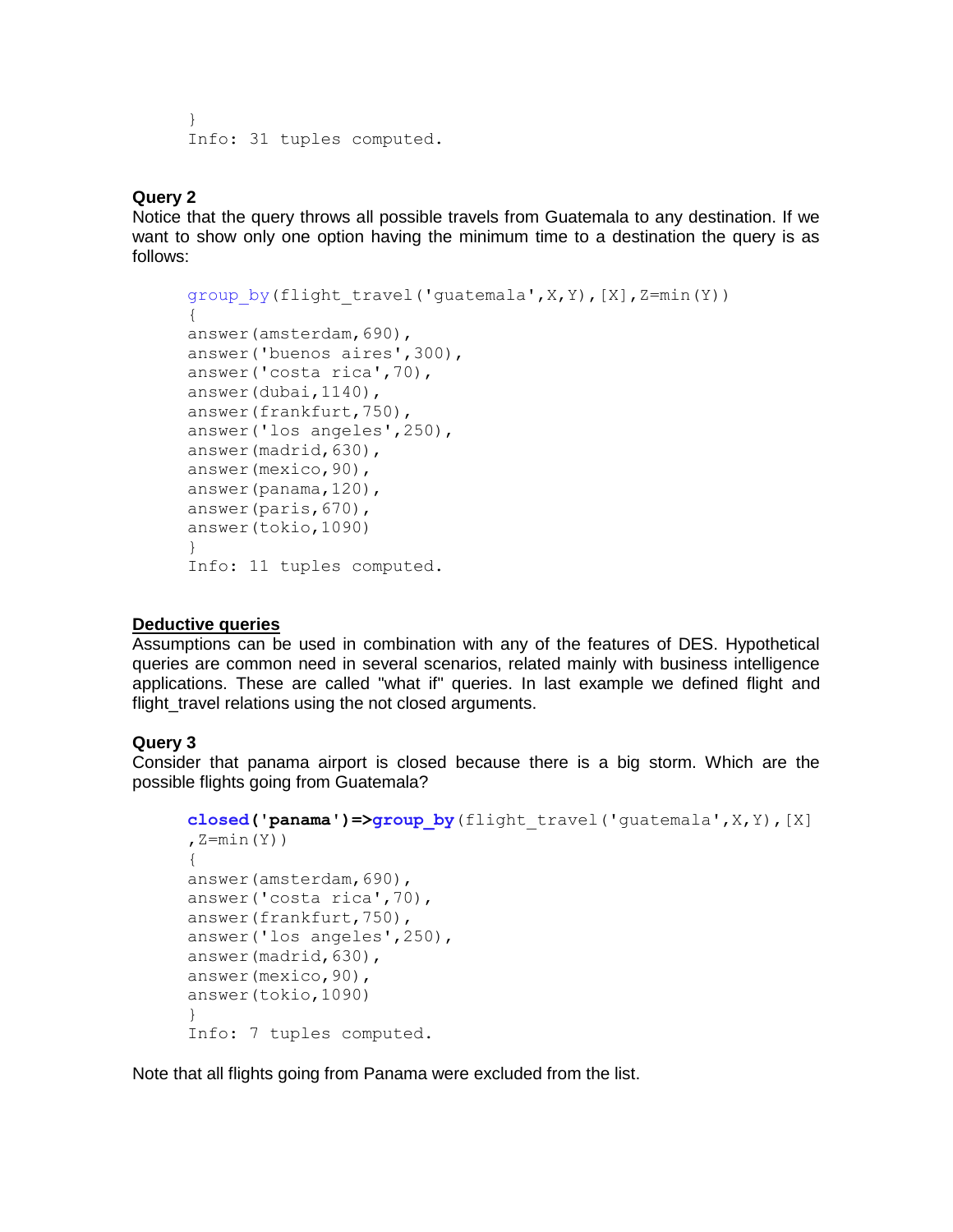# **Query 4**

Give all possible cities whose possible destination is Tokio.

```
group by(flight travel(X, 'tokio', Y), [X], Z=min(Y))
{
answer(dubai,300),
answer(guatemala,1090),
answer('los angeles',840),
answer(mexico,1470),
answer(panama,1320)
}
Info: 5 tuples computed.
```
# **Query 5**

Give all possible cities whose possible destination is Tokio considering that Paris and Mexico airports are closed.

```
closed('paris') \wedge closed('mexico') =>
group by(flight travel(X, 'tokio', Y), [X], Z=min(Y))
{
answer(dubai,300),
answer(guatemala,1090),
answer('los angeles',840),
answer(panama,1320)
}
Info: 4 tuples computed.
```
If the city had been Brussels the result would have been empty since to go to Brussels the only city of departure is Paris.

```
closed('paris') /\closed('mexico')=>flight_travel(X,'bruxelles',Z)
answer(X,Z) :-
     closed(paris)
    /\setminus closed(mexico)
    \Rightarrowflight travel(X, bruxelles, Z).
{
}
Info: 0 tuples computed.
```
# **Charging a Database to DES**

This section includes descriptions about the connection to relational database system via ODBC connections, persistence and safety and compatibility. DES provides support for connections to relational database management systems in order to provide data source for relations. This means that a relation defined in a RDBMS as a view or table is allowed as any other relation defined via a predicate in the deductive database.

Almost any relational database can be accessed from DES using an ODBC connection. ODBC drivers are usually bundled with OS platforms as Windows OS's.

To access a RDB in DES, first open the connection with the following command where test is the name of a previously created ODBC connection to a database.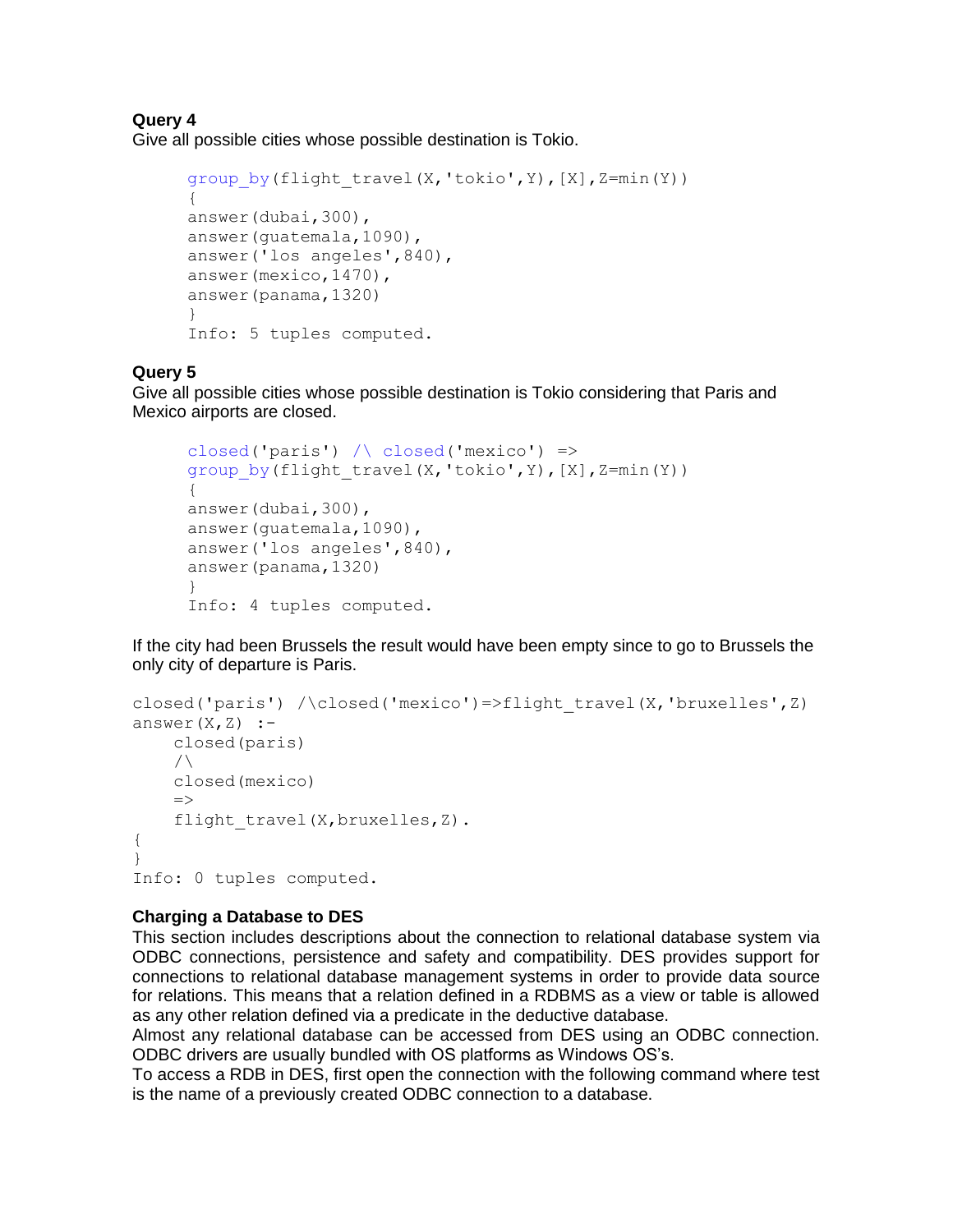/open\_db deductivedb

Next one can ask for the database schema (metadata) with the command:

```
/db_schema
     //Result
     Info: Database 'deductivedb'
     Info: Table(s):
* Flight(Origin:nchar(20),Destination:nchar(20),Time:float(8))
* Part(part:nchar(20),subpart:nchar(20),quantity:int(4))
* PartList(no:int 
identity(4), Part:varchar(8), subpart:varchar(8), qty:int(4))
 \star dual(void:int(4))
Info: View(s):
 * RPL(Part:varchar(8),Subpart:varchar(8),Quantity:int(4))
Info: No integrity constraints.
```


All of these databases can be accessed and queried from DES as if they were local.

```
flight(X,Y,Z)
{
flight(dubai,tokio,300),
flight(frankfurt, berlin, 45),
flight(frankfurt, moscou, 240),
flight(frankfurt,oslo,130),
flight(frankfurt, rome, 120),
flight(guatemala,'costa rica',70),
flight(guatemala, 'los angeles', 250),
flight(guatemala, mexico, 90),
flight(guatemala,panama,120),
```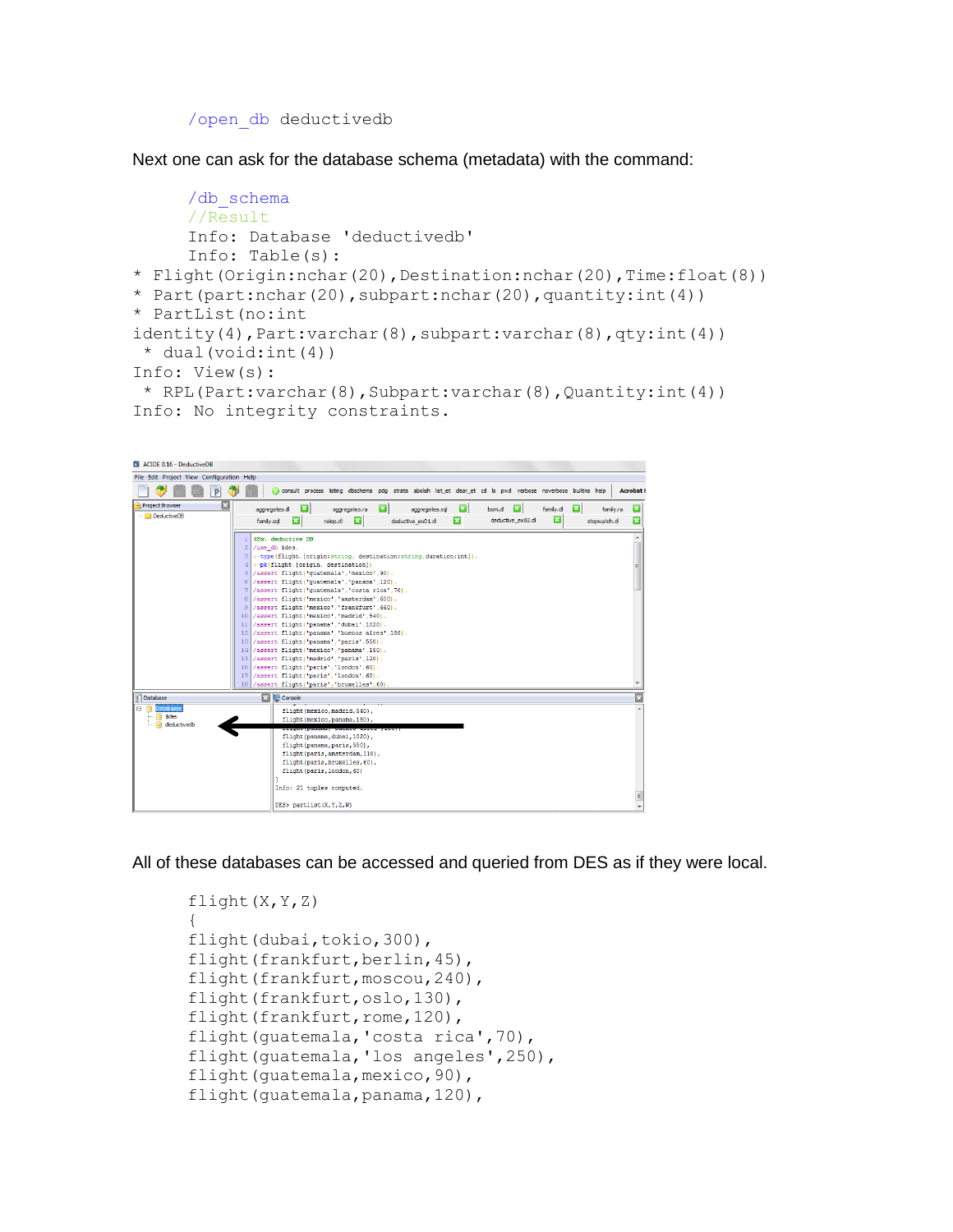```
flight('los angeles',tokio,840),
flight(madrid,paris,120),
flight(mexico,amsterdam,600),
flight(mexico,frankfurt,660),
flight(mexico, madrid, 540),
flight(mexico, panama, 150),
flight(panama,'buenos aires',180),
flight(panama,dubai,1020),
flight(panama,paris,550),
flight(paris, amsterdam, 110),
flight(paris,bruxelles,60),
flight(paris,london,60)
}
Info: 21 tuples computed.
```
All queries where developed with small amount of data just for illustration purposes. However if more data want to be added to the model, any database can be charged and then queried utilizing the same principles. Consider that DES was developed to have a simple, interactive, multiplatform and affordable system (*not necessarily efficient)* for students, so that they can get the fundamental concepts behind deductive database with Relational Algebra, Datalog and SQL. This system is not targeted as a complete deductive database, so that it does not provide transactions, security and other features present in current database systems.